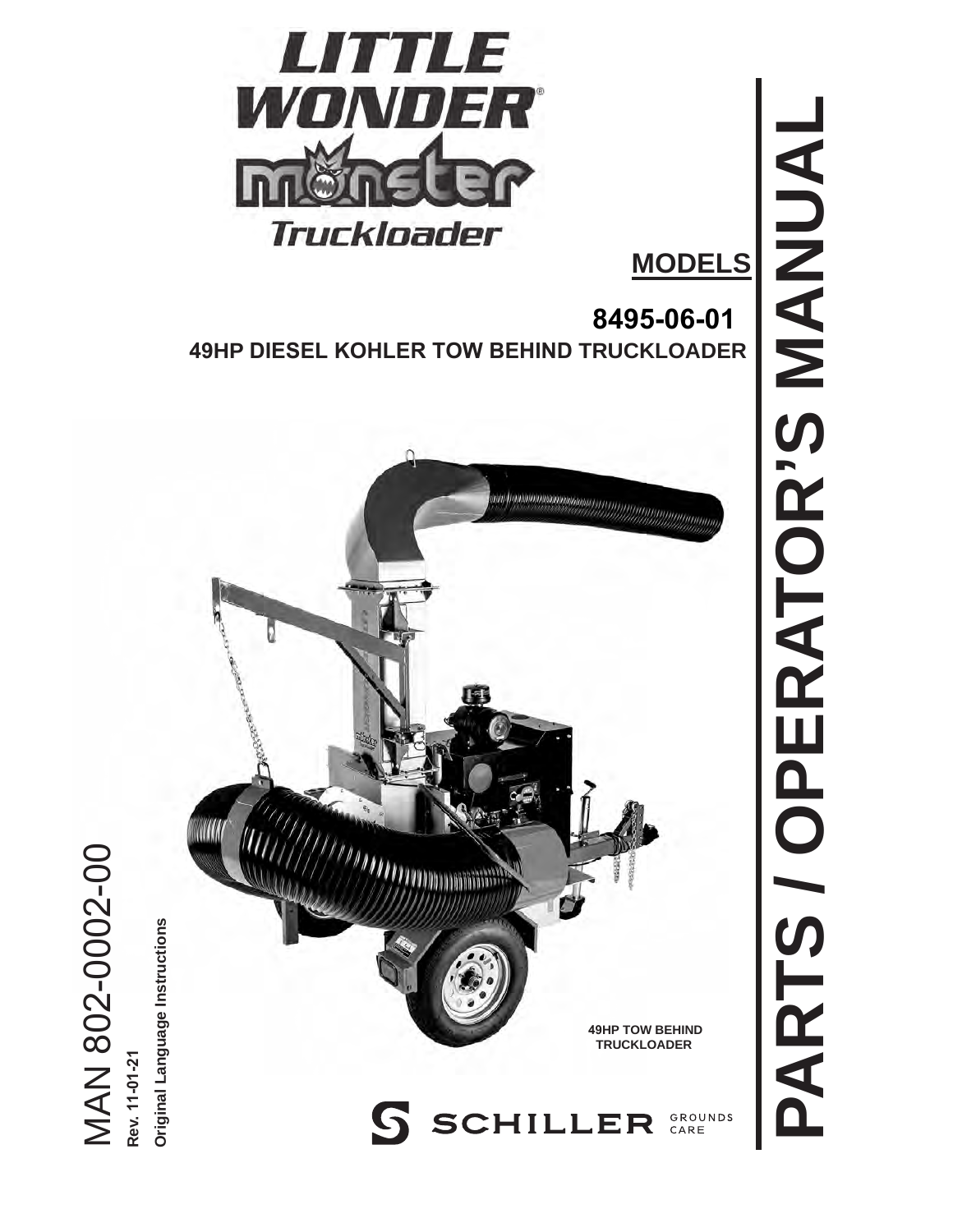## **WARNING**

Breathing diesel engine exhaust exposes you to chemicals known to the State of California to cause cancer and birth defects or other reproductive harm.

- Always start and operate the engine in a well-ventilated area.
- If in an enclosed area, vent the exhaust to the outside.
- Do not modify or tamper with the exhaust system.
- Do not idle the engine except as necessary.

For more information go to<www.P65warnings.ca.gov/diesel>

## **WARNING**

This product can expose you to chemicals including lead, which is known to the State of California to cause cancer and birth defects or other reproductive harm. For more information go to <www.P65Warnings.ca.gov>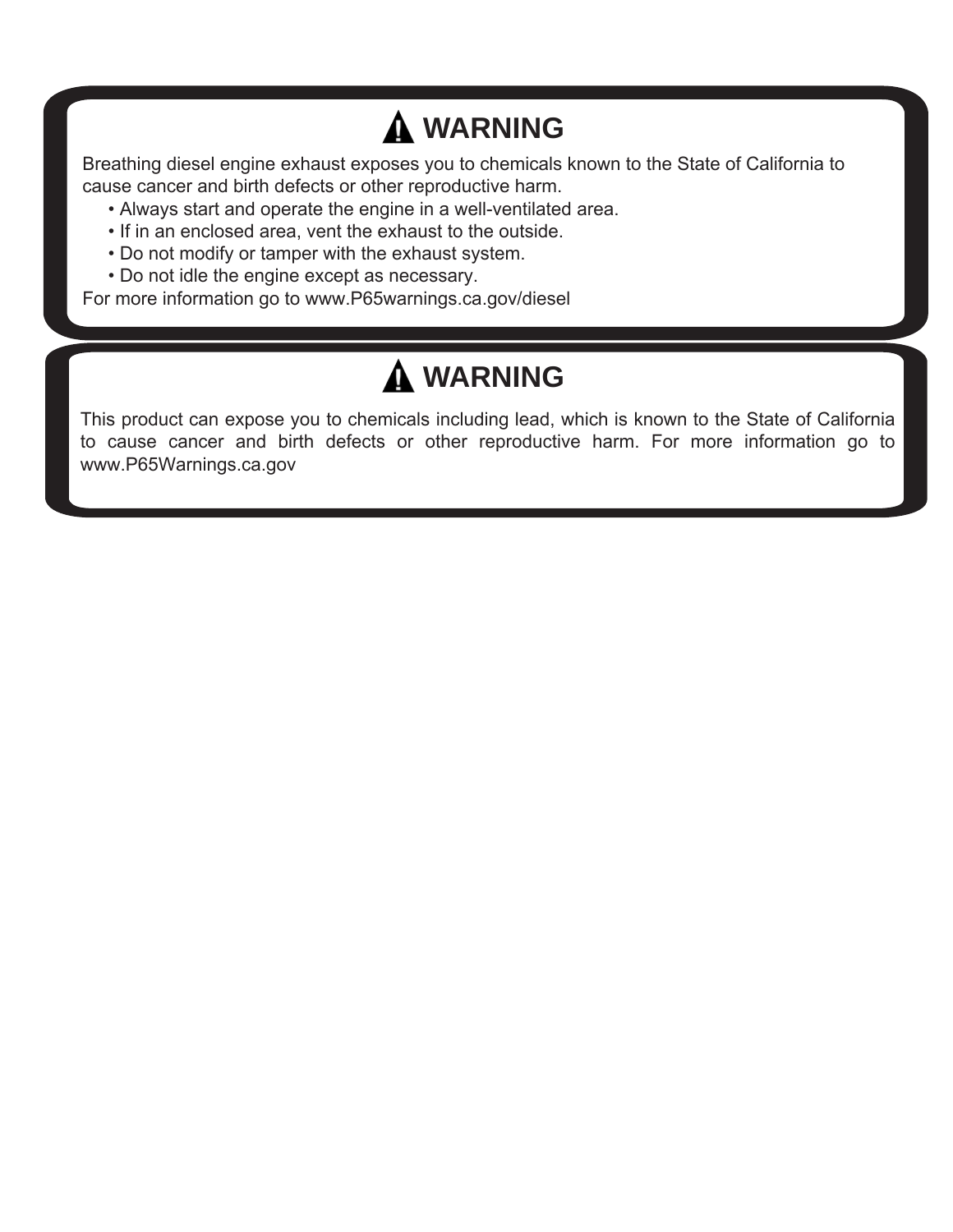### **IMPORTANT MESSAGE**

On behalf of everyone at Little Wonder, we would like to thank you for your purchase of a Little Wonder Truckloader. This professional truckloader was designed to the highest standards to ensure many hours of uninterrupted service.

This machine comes with an Operators / Parts Manual. The useful life and good service you receive from this machine depends to a large extent on how well you read and understand this manual. Treat your machine properly, lubricate and adjust it as instructed, and it will give you many years of reliable service.

Your safe use of this Little Wonder product is one of our prime design objectives. Many safety features are built in, but we also rely on your good sense and care to achieve accident-free operation. For best protection, study the manual thoroughly. Learn the proper operation of all controls. Observe all safety precautions. Follow all instructions and warnings. Do not remove or defeat any safety features. Make sure those who operate this machine are as well informed and careful in its use as you are.

See a Little Wonder dealer for any service or parts needed. Little Wonder service ensures that you continue to receive the best results possible from Little Wonder products. You can trust Little Wonder replacement parts because they are manufactured with the same high precision and quality as the original parts.

Little Wonder designs and builds its equipment to serve many years in a safe and productive manner. For longest life, use this machine only as directed in the manuals, keep it in good repair and follow safety warnings and instructions. You'll always be glad you did.

#### *Little Wonder*  **1028 Street Rd. Southampton, PA 18966**

| <b>TABLE OF CONTENTS</b> | <b>PAGE</b> |
|--------------------------|-------------|
|                          |             |
|                          |             |
|                          |             |
|                          |             |
|                          |             |
|                          |             |
|                          |             |
|                          |             |
|                          |             |
|                          |             |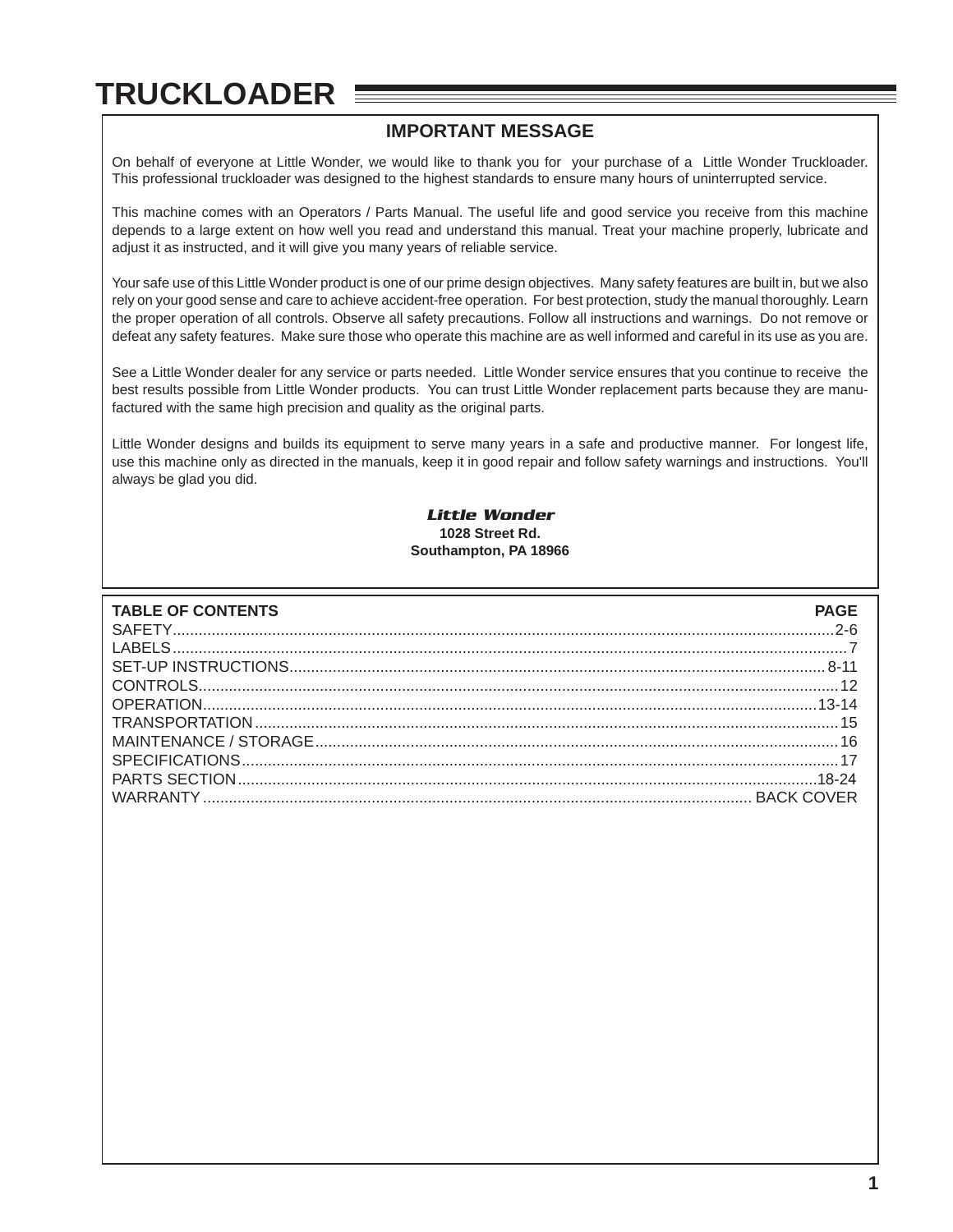#### **NOTICE !!!**

<span id="page-3-0"></span>Unauthorized modifications may present **extreme**  safety hazards to operators and bystanders and could also result in product damage.

Little Wonder strongly warns against, rejects and disclaims any modifications, add-on accessories or product alterations that are not designed, developed, tested and approved by Little Wonder Engineering Department. Any Little Wonder product that is altered, modified or changed in any manner not specifically authorized after original manufacture–including the addition of "aftermarket" accessories or component parts not specifically approved by Little Wonder–will result in the Little Wonder warranty being voided.

Any and all liability for personal injury and/or property damage caused by any unauthorized modifications, add-on accessories or products not approved by Little Wonder will be considered the responsibility of the individual(s) or company designing and/or making such changes. Little Wonder will vigorously pursue full indemnification and costs from any party responsible for such unauthorized post-manufacture modifications and/or accessories should personal injury and/or property damage result.



This symbol means: **ATTENTION! BECOME ALERT!** 

Your safety and the safety of others is involved.

#### **Signal word definitions:**

The signal words below are used to identify levels of hazard seriousness. These words appear in this manual and on the safety labels attached to Little Wonder machines. For your safety and the safety of others, read and follow the information given with these signal words and/or the symbol shown above.

### **ADANGER**

**DANGER** indicates an imminently hazardous situation which, if not avoided, **WILL** result in death or serious injury.

### **AWARNING**

**WARNING** indicates a potentially hazardous situation which, if not avoided, **COULD** result in death or serious injury.

### **ACAUTION**

**CAUTION** indicates a potentially hazardous situation which, ifnot avoided,**MAY**result in minor or moderate injury. It may also be used to alert against unsafe practices or property damage.

### **CAUTION**

**CAUTION** used without the safety alert symbol indicates a potentially hazardous situation which, if not avoided, **MAY** result in property damage

# **Schiller Grounds Care, Inc. SERIAL NUMBER**

SERIAL NUMBER

 Fax: 215-357-8045 1028 Street Road Southampton, PA 18966 U.S.A Phone: 215-357-5110

### MODEL NUMBER

 **MODEL NUMBER:** This number appears on sales literature, technical manuals and price lists.

**SERIAL NUMBER:** This number appears only on your unit. It contains the model number followed consecutively by the serial number. Use this number when ordering parts or seeking warranty information.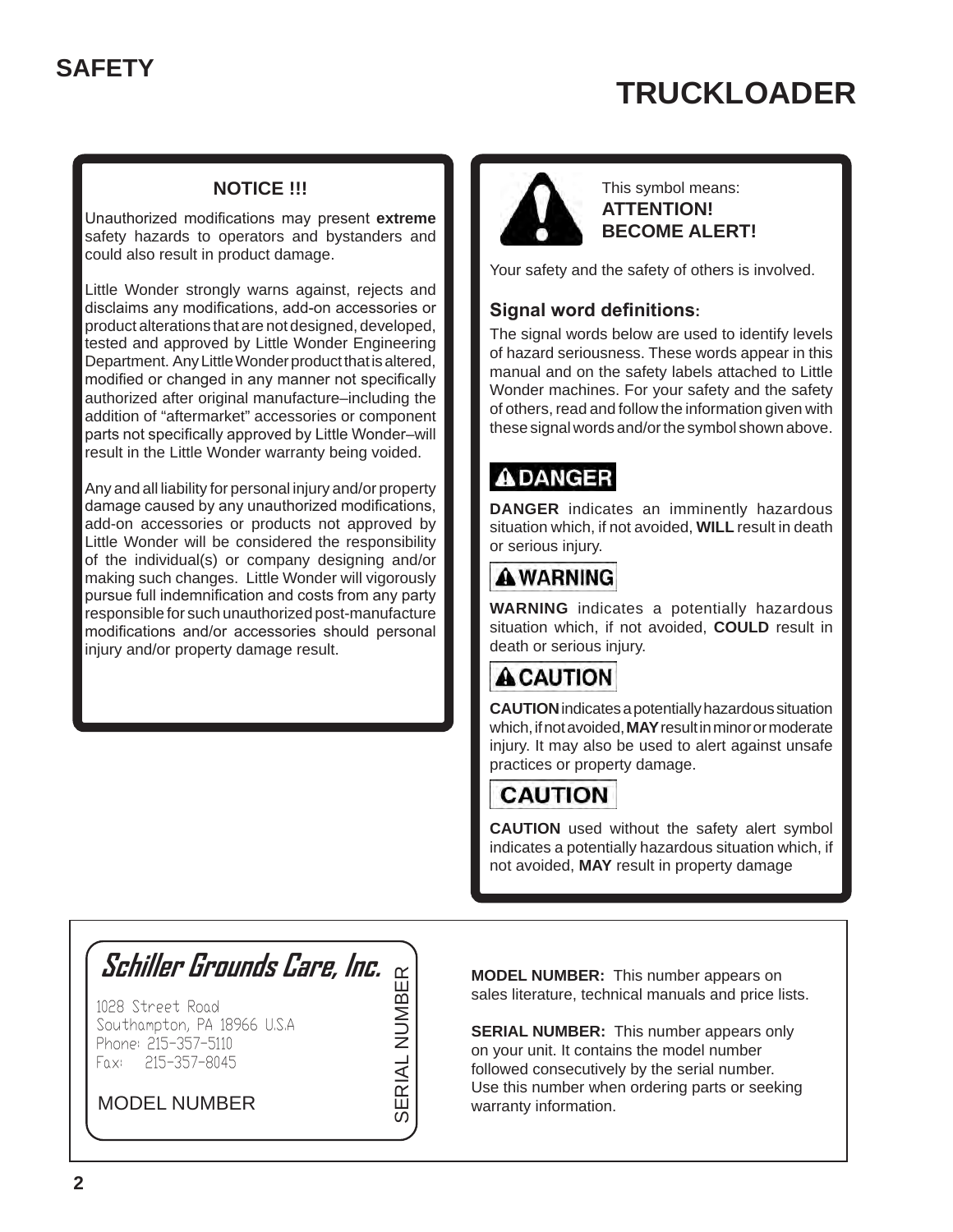#### **Operator Preparation and Training**

- Read the operation manual.
- Read the engine manufacturer's owner manual.
- Contact your factory representative for clarification if any portion of this material is unclear.
- Adhere to the warnings and instructions depicted in the safety decals on the machines.
- Replace any missing or damaged labels.
- Keep warning labels and this operator's manual legible and intact.
- Become familiar with the safe operation of the equipment, operator controls and safety signs.
- Know how to stop the engine and attachments quickly in an emergency.
- Do not operate or allow another person to operate this machine if there are any questions about safety.
- Train all operators and mechanics; the owner is responsible for training the users and for accidents or injuries occurring to themselves, other people or property.
- Never attempt to use a machine that is damaged or has unauthorized modifications.
- Wear appropriate clothing, including gloves.
- Do not operate barefoot or when wearing open sandals.
- Do not operate with loose clothing, hair, or jewelry which may get tangled in moving parts.
- Wear hearing protection.
- Wear safety glasses.
- Wear a dust mask to avoid breathing dust.
- Never allow underage children (as defined by local regulations), unskilled or improperly trained people to ride, sit on, stand on, or operate this equipment.
- Do not operate machine while under the influence of drugs or alcohol.
- The owner/user can prevent and is responsible for accidents or injuries occurring to themselves, other people or property.



#### **Site Preparation and Circumstances**

- Make sure the driver of the towing vehicle (if applicable) always has the operator of the truckloader in full view.
- Remove all objects or debris from the area that may be picked up or thrown by the equipment.
- Keep pets and people, especially young children, away from the area and immediately cease operation of the equipment if any enter the area.
- Operate the machine only in daylight or in good artificial light .
- Evaluate the terrain to determine how to safely perform the job.
- Only use accessories and attachments approved by the manufacturer.

#### **Machine Preparation**

- Do not tamper with or defeat safety devices; they exist for your protection.
- Keep guards, shields and interlocked safety devices in place and in proper working condition.
- Keep all fasteners—nuts, bolts and pins secured.
- Verify that the machine and any attachments are in good operating condition.
- Do not start machine until ready to use.
- Do not stand in front of or behind machine; operator MUST stay on the side of the machine.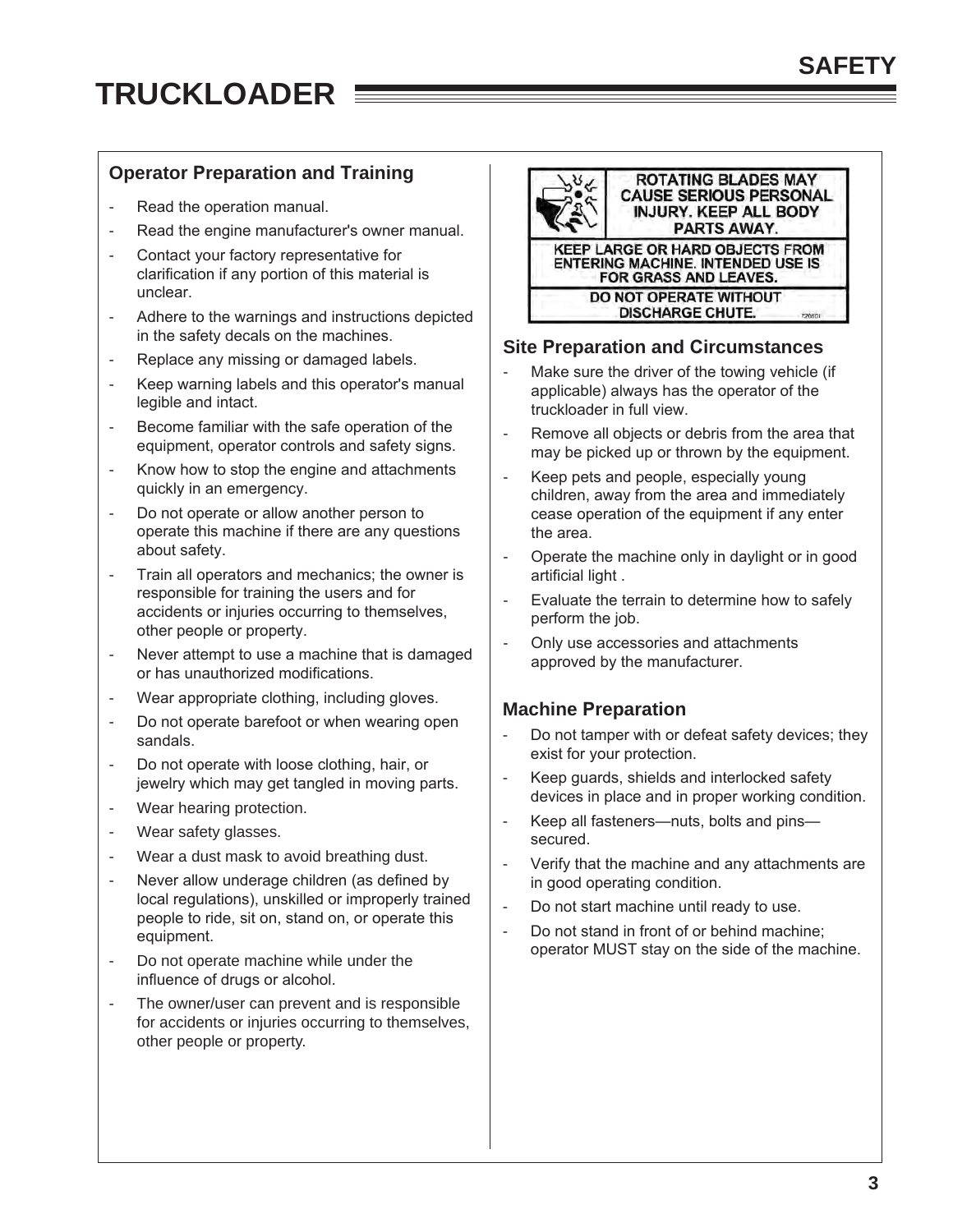- Use care when loading or unloading the truckloader onto a trailer or truck. - Use care when loading or unloading the state of the SLOW position.
- Drive with caution when making turns and <br>expressing reade and side unlies crossing roads and sidewalks.
- 
- Do not run the engine in an enclosed area where dangerous carbon monoxide fumes can collect. - Do not run the engine in an enclosed area where  $\vert$  - Before leaving the operator's position for clearing
- Maintain a safe position, secure footing, and good balance when operating the equipment. - Maintain a safe position, secure footing, and good | working on, inspecting, or making repairs:
- Maintain a safe distance between two or more b.Turn the key to the OFF position operators when working simultaneously.
- Keep clear of the discharge opening at all times
- Never direct the discharge toward a bystander.
- Stop operation if someone approaches.
- Never leave a machine unattended. Always turn battery negative (-) wire before making off engine, set throttle to SLOW, key is in OFF position, and fan has come to a complete stop.
- Maintain machine according to manufacturer's schedule and instructions for maximum safety and best results. - Maintain machine according to manufacturer's | engine must be kept running in a safe location;
- Do not park machine on a steep grade or slope; | vibration occurs. the machine can roll away causing personal injury or damage to property.
- Never look into the hose or discharge chute while machine is running. Never operate machine without suction hose attached properly. -

### **Starting**

- Start the equipment according to the instructions in this manual or posted on the machine.
- Make sure hands and feet are clear of the discharge chute and intake hose prior to starting the machine.
- Do not start the machine while standing in front of the discharge chute
- Do not start the machine until the direction of the discharge chute has been verified as safe and not directed at someone.
- Do not change engine governor settings or overspeed the engine. Operating the engine at excessive speed can increase the hazard of personal injury.

#### **OPERATION SAFETY Interrupting Operation**

 $\equiv$ 

- **General General Exercise 2** Before leaving the operator's position for refueling or project end:
	-
	- b.Turn the key to the OFF position.
	-
- Lower the discharge chute before operation. Here the discharge chute before operation.<br>- have come to a complete stop.
	- blockages, unclogging the chute, cleaning,
		- a.Move throttle to the SLOW position.
		-
		-
- Franch Contribution Control of the discharge opening at all times<br>
A Rever direct the discharge toward a bystander.<br>
Never direct the discharge toward a bystander.<br>
have come to a complete stop.
- Stop operation if someone approaches.<br>- Never leave a machine unattended. Always turn battery negative (-) wire before making any repairs.
	- Perform repairs and adjustments where the keep hands and feet clear of moving parts.
		- Shut off the machine immediately if abnormal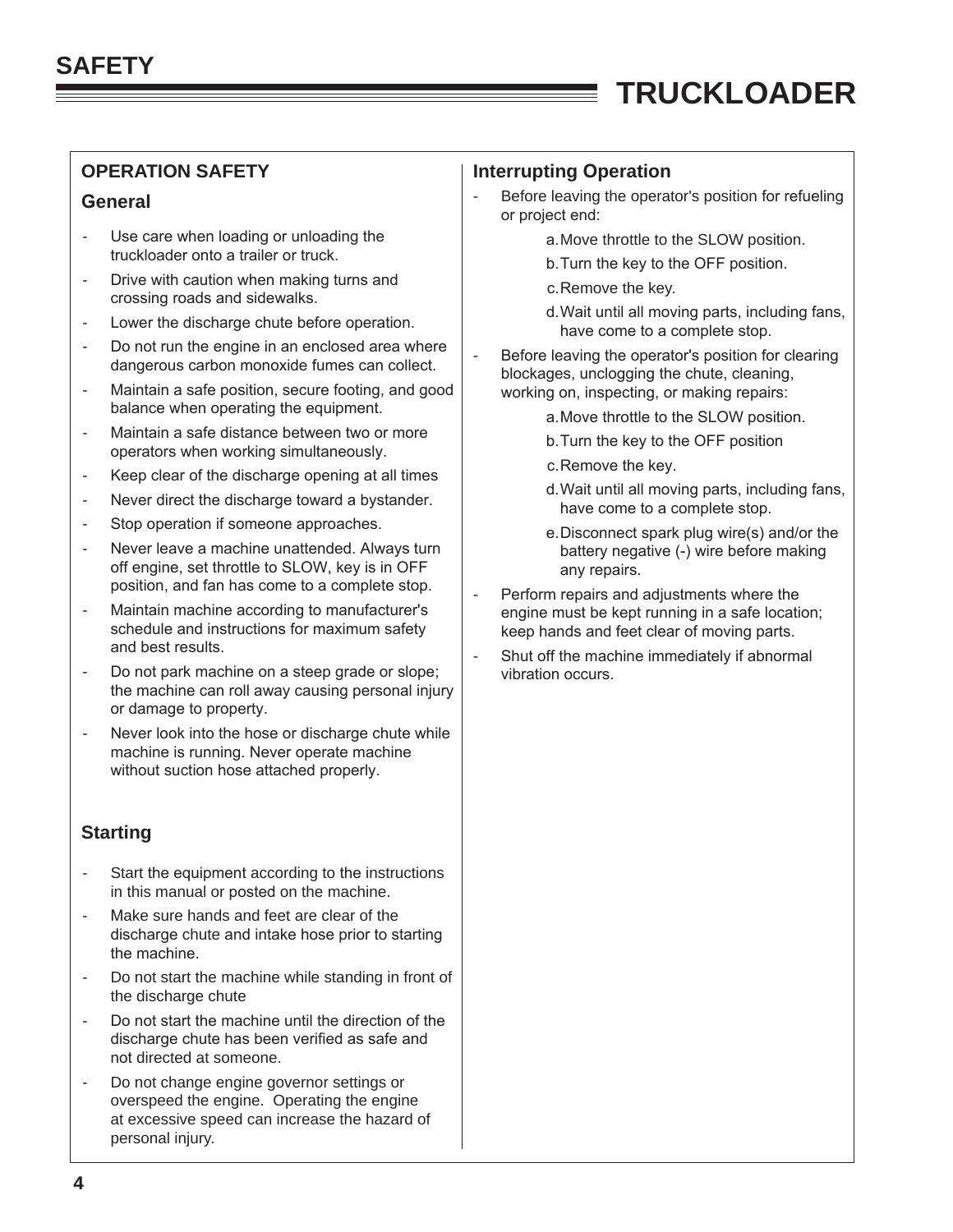### **MAINTENANCE SAFETY**

#### **General**

- Maintain machine according to manufacturer's schedule and instructions for maximum safety and best results.
- Park supporting vehicle on level ground.
- Never allow untrained personnel to service machine.
- Do not adjust or repair until the engine is stopped and all parts have stopped moving.
- Inspect truckloader components on a regular basis; worn, damaged or deteriorated parts should be replaced or repaired by a qualified Little Wonder servicing dealer.
- Replacement parts should be recommended by the manufacturer(s).
- Set throttle to SLOW position, turn ignition key to OFF position, remove key, and disconnect spark plug wire(s) and/or the battery negative (-) wire before making any repairs.
- Do not dismantle the machine without releasing or restraining forces which may cause parts to move suddenly.
- Provide adequate support for lifted machine or parts before working beneath them.
- Do not put hands or feet near or under rotating parts.
- Clean up spilled oil or fuel.
- Replace faulty mufflers.
- Keep the engine, muffler, battery compartment, and fuel storage area free of grass, leaves, debris buildup or grease to reduce fire hazards.

### **Rotating Impeller**



Don't attempt to remove materials from intake or discharge when unit is running or impeller is rotating. -

**WARNING** 

- Be aware that the impeller coasts after the engine is turned off. -
- Do not straighten or weld worn impellers; replace them immediately. -
- Keep other persons away from impeller. -
- Wear gloves and use caution when clearing debris from inside the housing to protect from sharp edges. -

### **Fuel**



- 
- Use extra care when handling gasoline and diesel fuels; they are flammable. Gasoline vapors are explosive.
- Store in approved containers specifically designed for fuel.
- When refueling or checking fuel level:
	- Stop the engine and allow to cool
	- Do not smoke
	- Do not refuel indoors
	- Use a funnel
	- Do not overfill the tank
	- Clean up all spills and wait for vapors to clear before starting the engine
- To prevent static electricity sparks:
	- Keep containers electrically grounded; flowing fuel can generate static electricity.
	- Refill fuel containers on the ground away from the vehicle; do not fill containers in a vehicle or on a truck or trailer bed with a plastic liner.
	- When practical, remove equipment from the truck or trailer and refuel it on the ground.
	- If equipment must be refueled on the truck or trailer, refuel from a portable container rather than a dispenser nozzle.
	- Keep the dispenser nozzle in contact with the rim of the fuel tank or container opening until fueling is complete.
	- Do not use a nozzle lock-open device.
- Replace caps on fuel cans and tanks securely.
- Change clothing immediately if fuel is spilled on it.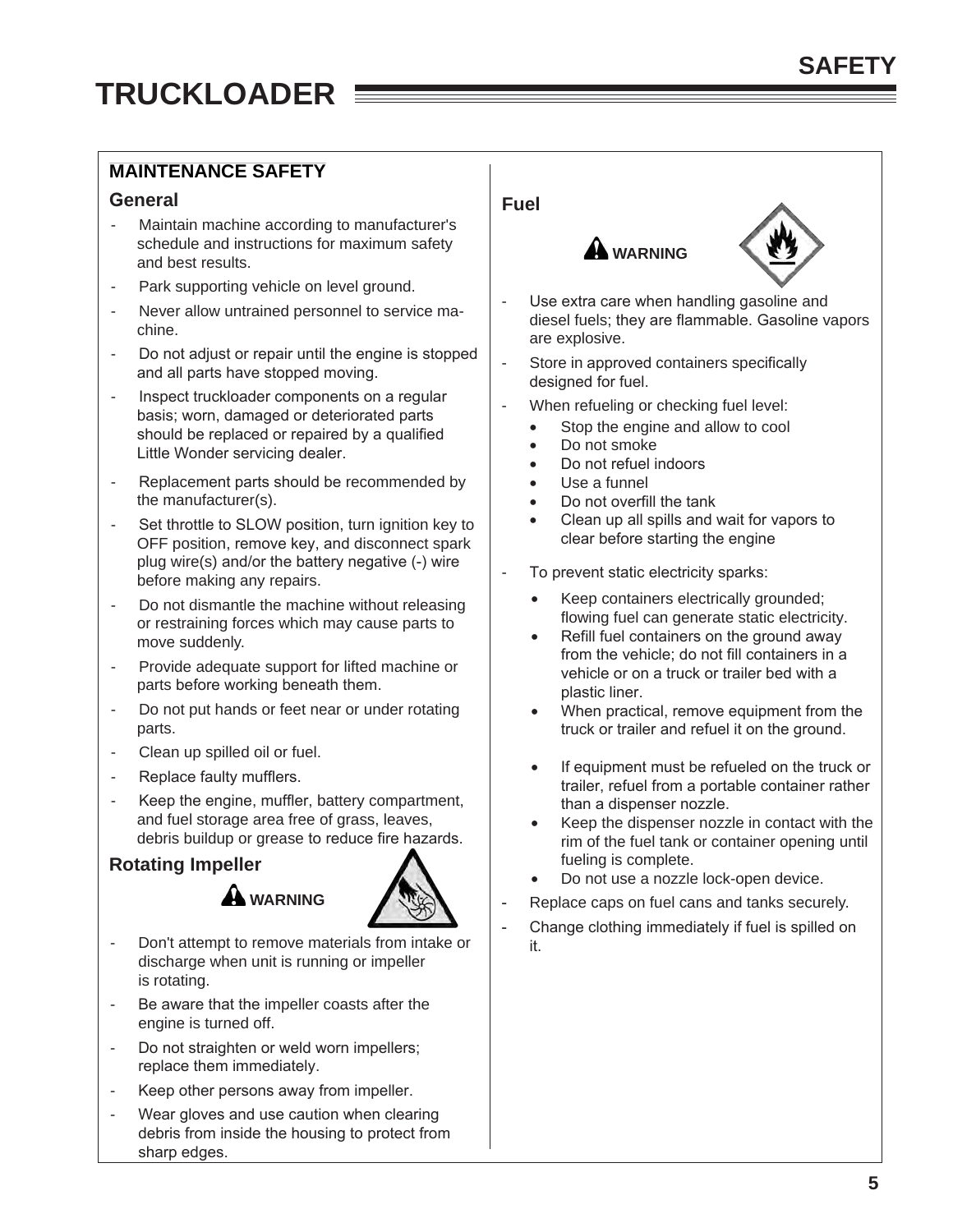### **BATTERY**



Battery acid is caustic, fumes are explosive and can cause serious injury or death.

- When working with battery acid, use protective equipment such as, but not limited to, goggles, face shield, rubber gloves and apron.
- Avoid leaning over a battery.
- Do not expose a battery to open flames or sparks.
- Fill batteries with filler caps properly with fluid.
- Do not allow battery acid to contact eyes or skin. Flush any contacted area with water immediately and get medical help.
- Charge batteries in an open, well-ventilated area, away from sparks and flames. Unplug charger before connecting or disconnecting from battery.

#### **ENGINE**

- Read and understand the engine manufacturer's operation manual.
- Don't run engine if there is an accumulation of debris around the muffler and cooling fins.
- Don't run engine while electrical system causes spark outside the cylinder.
- Don't touch hot mufflers, cylinders or cooling fins or serious burns may occur.

#### **OIL**

- EQUIPMENT IS SHIPPED WITHOUT OIL! Refer to engine manufacturer's operation manual for instructions on filling the oil.

#### **STORAGE AND TRANSPORTATION**

- Stop the engine and allow to cool before storing.
- Drain the fuel tank outdoors only.
- Store fuel in an approved container in a cool, dry place.

Keep the machine and fuel containers in a locked storage place to prevent tampering and to keep children from playing with them.

 $\equiv$ 

- Do not store the machine or fuel container near heating appliances with an open flame such as a water heater or an appliance with a pilot light.
- Keep gasoline storage area free of grass, leaves and excessive grease to reduce fire hazard.
- Clean grass and debris from cutting units, drives, mufflers and engine to help prevent fires.
- Store indoors in a sheltered area (a dry place) where it is not accessible to children. DO NOT store in a house.

#### **JUMP STARTING**

- 1. Be sure the jumper cables are in good condition. Turn off the ignition and all electrical accessories on both machines.
- 2. Position the machine with a good (charged) battery next to but not touching the machine with the dead battery so jumper cables will reach.
- 3. When making cable connections:
	- make sure the clamps do not touch anywhere except to intended metal parts,
	- Never connect a positive ("+" or red) terminal to a negative ("–" or black) terminal.
	- Make sure the cables won't get caught in any parts after the engines are started.
- 4. Connect one end of the first jumper cable to the **positive** terminal on one battery. Connect the other end to the **positive** terminal on the other battery.
- 5. Connect one end of the other cable to the **negative** terminal of the machine with a good (charged) battery. Make the final connection on the engine of the machine to be started, away from the battery.
- 6. Start the vehicle with the good battery, then the machine with the discharged battery.
- 7. Remove the cables in the exact reverse order of installation. When removing each clamp, take care it does not touch any other metal parts while the other end remains attached.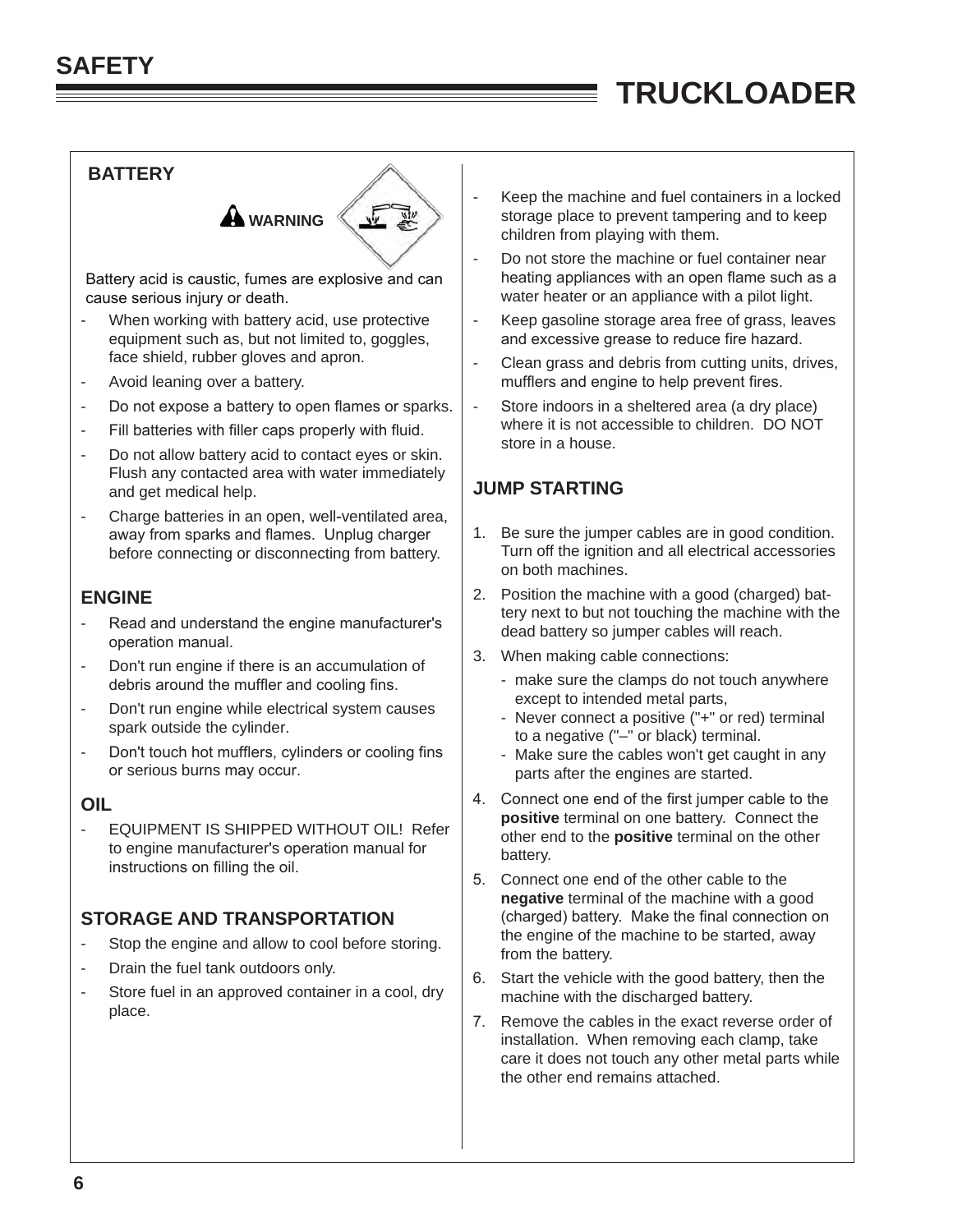<span id="page-8-0"></span>

P/N MP100110



P/N MP100111

### NOTICE

WHEN TRANSPORTING THE TRUCKLOADER, DO NOT EXCEED<br>30 MPH. HIGH SPEED DRIVING AND POOR ROAD CONDITIONS CAN CAUSE DAMAGE TO THE TRUCKLOADER AND THE **TRANSPORT VEHICLE** MAKE SURE THE HOSE AND THE BOOM ARE SECURED BEFORE TRANSPORTING THE TRUCKLOADER

P/N MP100113





P/N MP100108





P/N 430231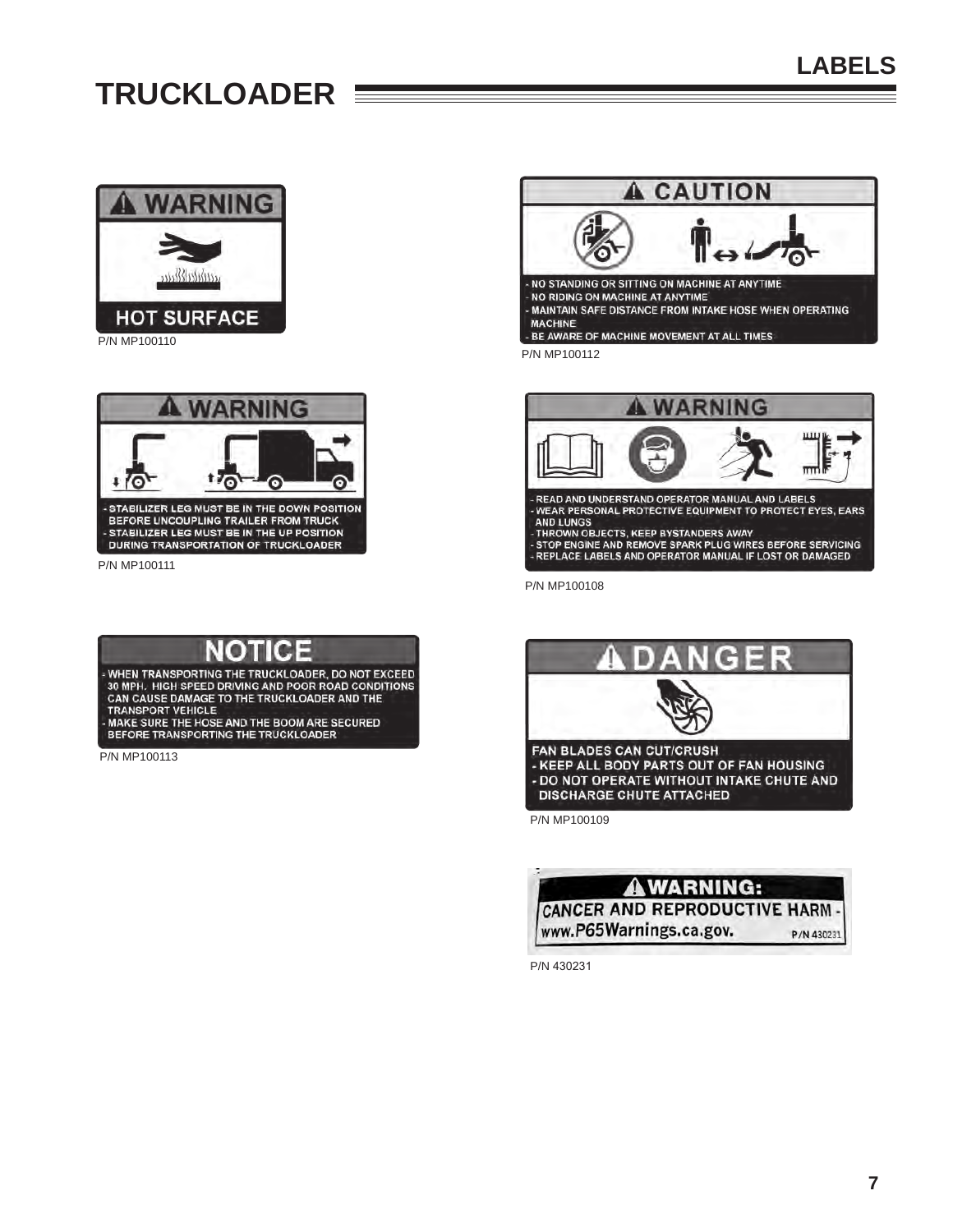- 1 Power Unit: Includes Frame with Support Jack<br>and Fenders, Tail Light Assembly, License Plate<br>Frame, Fuel Cell, Battery & Box<br>Frame, Fuel Cell, Battery & Box<br>and Fenders and Englishment Plate<br>of the Attach quick link sa
- 1 Discharge Stack
- 1 Discharge Exhaust Chute
- 1 Discharge Hose 12" x 5' w/ clamp
- 1 10' Intake Hose 16" dia.
- 1 Nozzle
- 1 Boom assembly
- 1 Intake Hose Support Band 16" dia.
- 1 Assembly Hardware kit
- 1 Operators Manual and Warranty Registration package
- 

The truckloader is intended to be used in  $\Box$  Only). conjunction with a truck or trailer-mounted debris receptacle to load landscape debris for removal from a work site to storage, dump or processing site. These receptacles or debris bodies or boxes are provided by the user and are the responsibility of the user.

#### **SET UP INSTRUCTIONS**

1. Remove outer crating and protective covering. Unfasten exhaust stack and elbow from pallet. Break off wooden cradle that holds up the Trailer Frame. NOTE: Stabilizer leg MUST be put in the down



<span id="page-9-0"></span>**TOW BEHIND POWER UNIT** 2. Install the jack to the draw bar with four 3/8 X<br>1. Power Unit: Includes Frame with Sunnert Joek 1/4 bolts, four lock washers, and four 3/8" nuts.

 $\equiv$ 



1 - Engine operation manual 1 - Engine operation manual 1 - S. Install draw bar into trailer frame with two 5/8" x 1/2" bolts and two 5/8" lock nuts (Tow Behind



position before uncoupling to prevent the unit from tipping or rolling over.

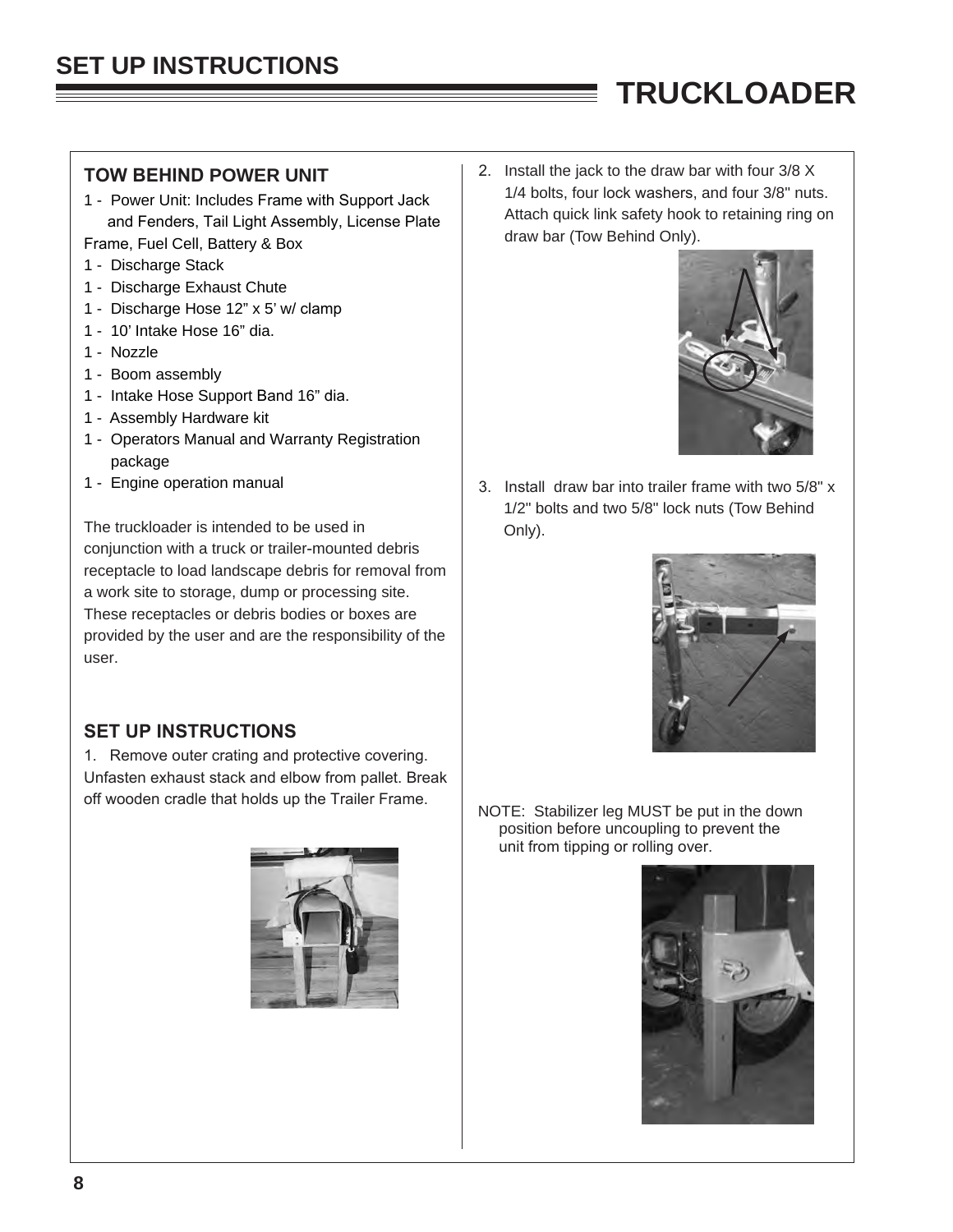5-1/2" bolts,  $4-1/2$ " flat washers, and  $2-1/2$ " lock nuts (Tow Behind Only). The same state of the washers and 12-3/8" nuts.



5. Install vertical debris stack with boom mounts 6-1/2" X 1" bolts**.** positioned on right rear to fan housing using 12-3/8" x 1-1/4" bolts, 24 flat washers, 12-3/8" lock washers, and 12-3/8" nuts.



4. Install safety chains to draw bar with 2-1/2" x  $\begin{array}{|l|l|} \hline 6. \text{ install the debris elbow to the stack using 12-3/8"} \hline 5-1/2" \text{ bolts, } 4-1/2" \text{ falls, } 4-1/2" \text{ bolts, } 12-3/8" \text{ lock} \hline \end{array}$ 



7. Install discharge hose 12" heavy duty clamp with

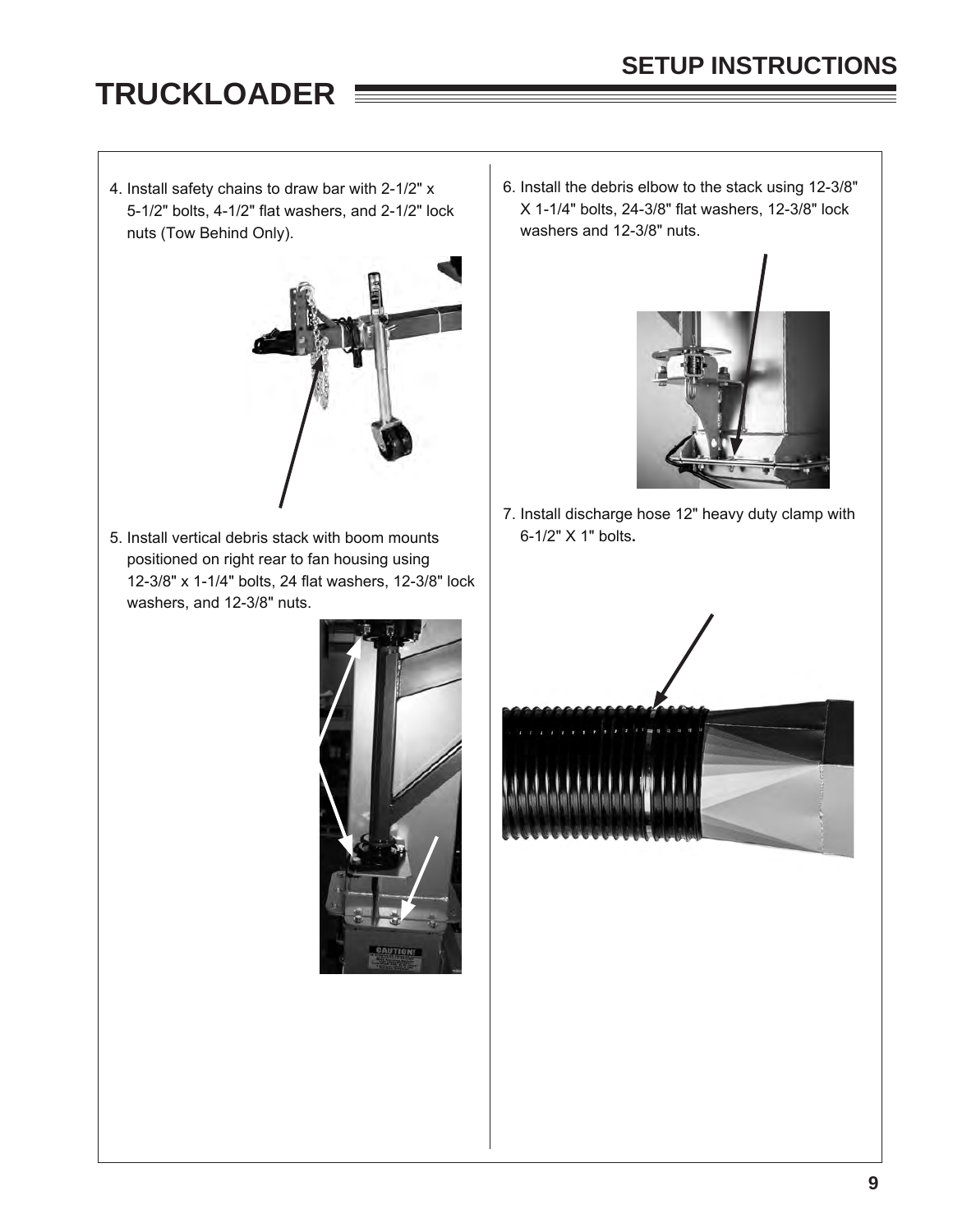#### **Boom Assembly Instructions:**

**DO NOT STAND ON UNIT**. Heavy weight. May need assistance installing.

- Boom Assembly Contents:
- 1 Fiber Washer
- 2 Boom Support Bearings
- 4 3/4" Bolts
- 4 3/4" Lock Washers
- 4 3/4" Nuts
- 1. Place Fiber Washer over BOTTOM of Boom.



2. Place a Boom Arm Support Bearing over top of Fiber Washer over BOTTOM of Boom.



3. **WARNING:** The Bearing is not secured to the Boom base. Keep your hand under the Bearing when lifting or stalling the Boom to the Discharge Stack.



4. Place other Boom Support Bearing over TOP of Boom.



5. Supporting the base (bottom) Boom Support Bearing when lifting the Boom Assembly, slide the Boom on to Discharge Stack Support Brackets

 $\sim$   $\sim$ 



6. Swing the Boom Arm into the Boom Lock Pin



7. Line up Bearing holes with Support Bracket holes and secure Boom Bearings to Stack Support Brackets using 3/4" hardware supplied.

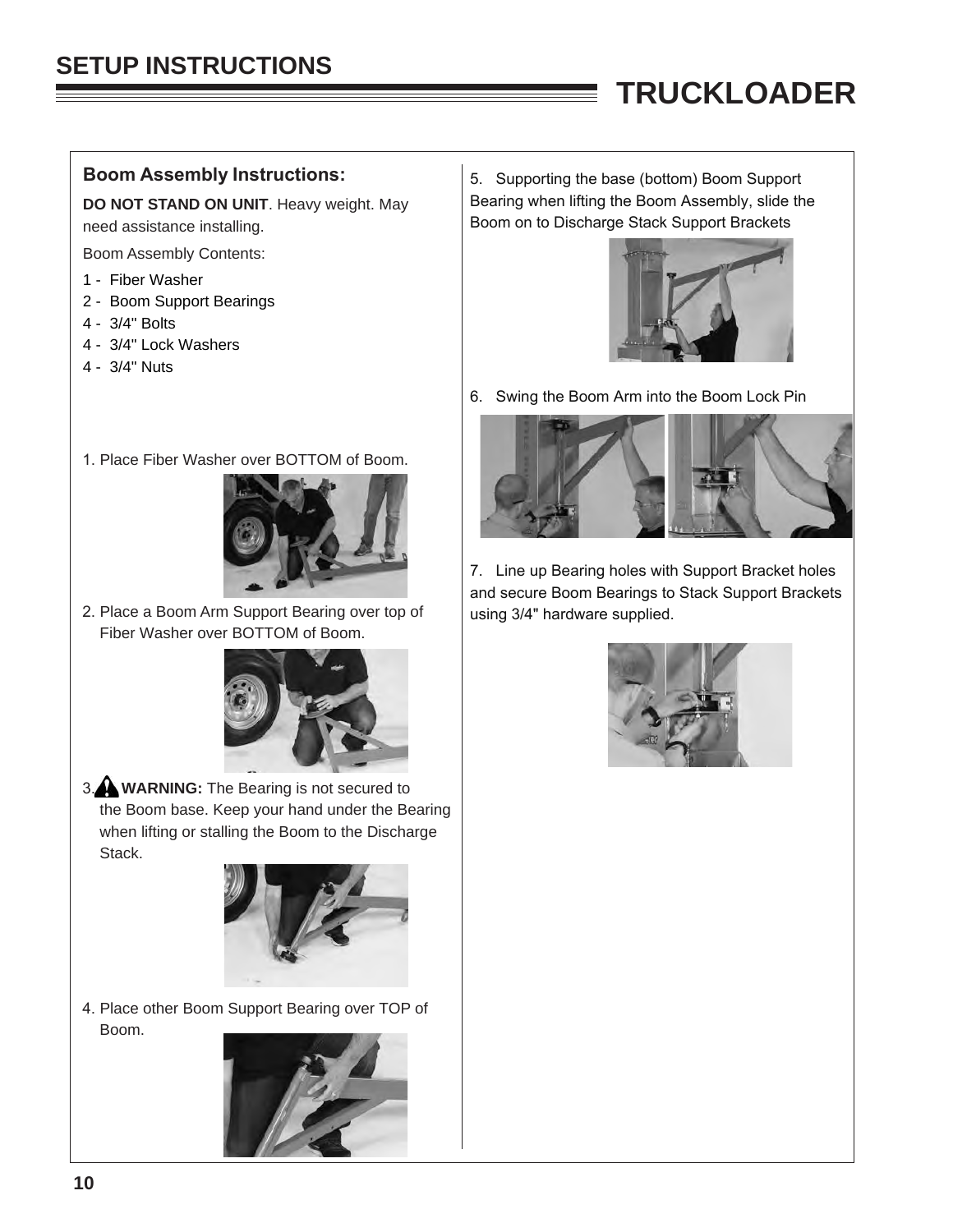### Intake Hose to Power Unit **Nozzle to Intake Hose**

1. Remove the 2 ratchet straps from the kit box.  $\vert$  1. Attach the nozzle to the intake hose.



2. Attach the hose to power unit intake flange. *Use soap and water to more easily attach the hose to the hose flange.*



3. Loop one ratchet strap around the intake hose so that the ratchet hardware is on the top side of the intake flange. Insert the end of the strap into the ratchet hardware.



4. Use the ratchet to tighten the hose to the flange. Hold the strap with the other hand.



5. Close the ratchet piece once the hose is securely tightened.



*Use soap and water to more easily attach the hose to the nozzle.* 



2. Loop the remaining ratchet strap around the intake hose so that the ratchet hardware is on the topside of the nozzle between the handle and ratchet the strap tightly around the nozzle.



3. Take any excess strapping and loop the strapping through the ratchet piece and then close the ratchet.





## **Intake Hose to Boom**

1.Install 4' support chain between the hose and the boom.



### **Wiring Harness**

1. Secure wiring harness to draw bar using the 16" tie wraps (Tow Behind Only).



### **Battery Installation**

**A WARNING** EYE PROTECTION and GLOVES are REQUIRED. Battery acid activation should be added in a ventilated area.

1.Connect Battery using the provided hardware. (Acid not included)

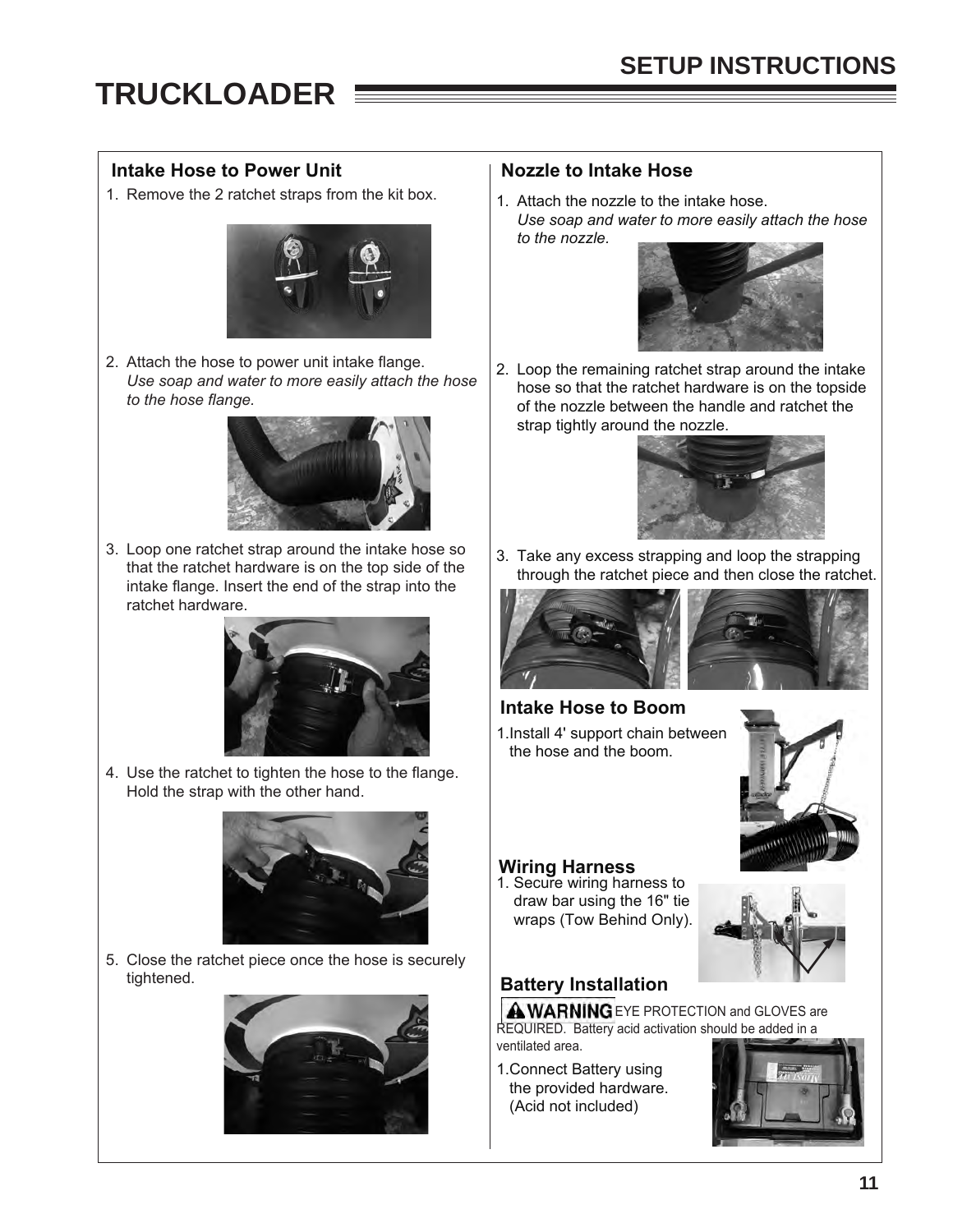### <span id="page-13-0"></span>**CONTROLS**

## **TRUCKLOADER**

### **KEY SWITCH (A)**

Position stops at:

- − OFF
- − RUN
- − CRANK

**THROTTLE (B)** 

**CONTROL PANEL (C)** 

### **EMERGENCY SHUT OFF (D)**

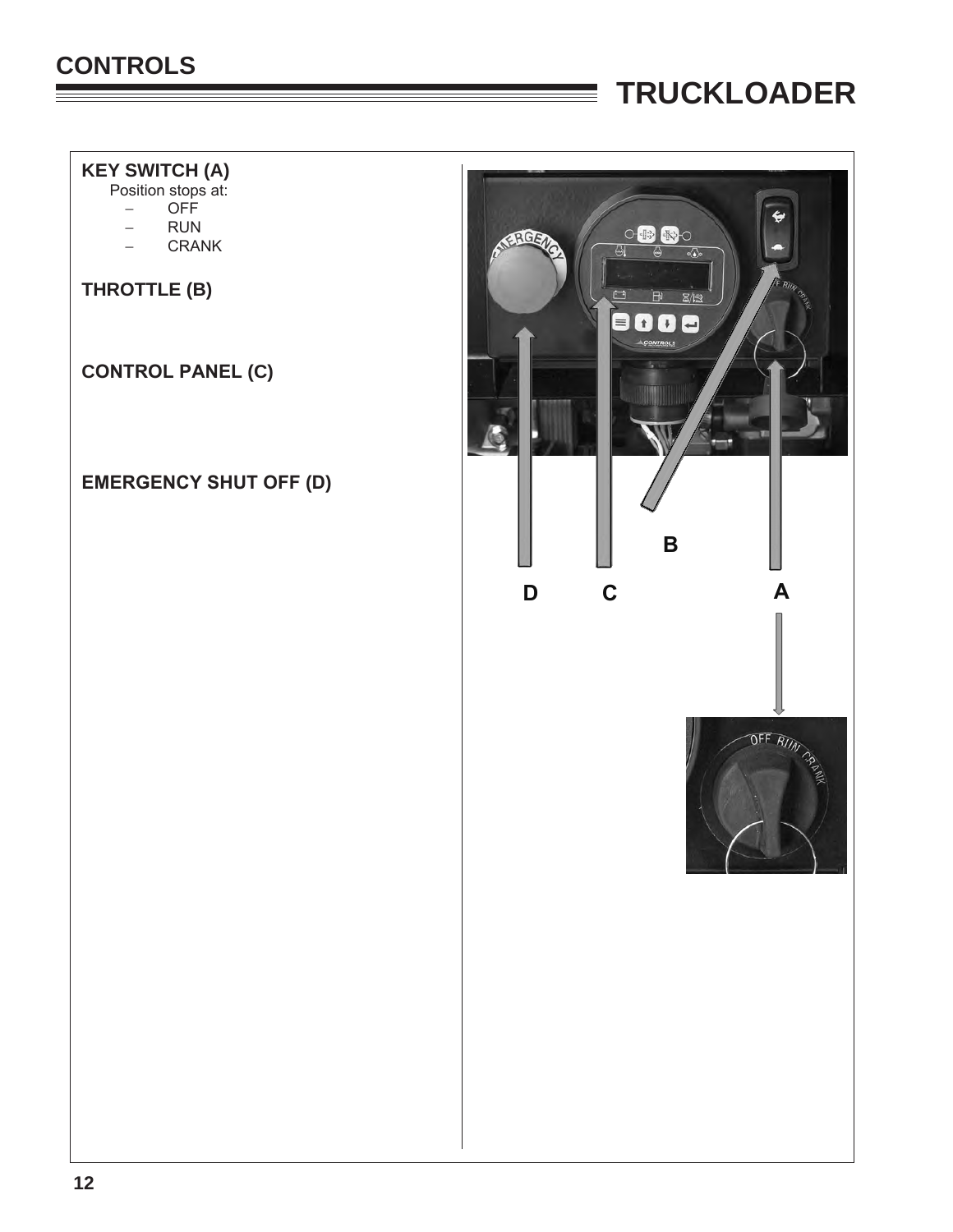#### <span id="page-14-0"></span>**INTENDED USE**

This unit is intended for vacuuming leaves, clippings and other similar sized organic material from the ground into a truck or trailer. Large sized or long stringy material will tend to clog.

Vacuuming sand, rocks, and hard litter will shorten the life of this machine and may damage the machine or parts of it.

#### **PRE-OPERATION CHECK LIST (OPERATOR'S RESPONSIBILITY)**

- **-** Review and follow all safety rules and safety decal instructions.
- **-** Check that all safety decals are installed and in good condition. Replace if damaged.
- **-** Check to make sure all shields and guards are properly installed and in good condition.
- **-** Make sure the discharge chute and hose are installed.
- **-** Check the hose, discharge chute, liners, and housing for wear. Do not operate if these parts are worn through. Replace or repair before operating.
- **-** Check that all hardware is properly installed and secured.
- **-** Check to be sure engine is free of dirt and debris. Pay particular attention to the cooling fins, governor parts and muffler.
- **-** Clean air intake screen.
- **-** Check air cleaner; service if necessary.
- **-** Clean area around the oil fill dipstick. Remove dipstick and check to be sure oil is in operating range (between marks on dipstick). Add oil if necessary but **Do Not Overfill.** See engine manual for oil specifications. Install dipstick assembly firmly until cap bottoms out on tube. Dipstick assembly must always be secured into fill tube when engine is running.
- **-** Inspect material to be vacuumed and remove stones, branches or other hard objects that might damage the machine or cause it to clog.
- **-** Perform a functional check of the safety interlock system each time you operate the unit.
- **-** For Tow Behind units, make sure trailer wiring is connected to the truck and check that all brake lights and turn signals are functioning properly.
- **-** Check that tires are properly inflated.

#### **BEFORE STARTING THE ENGINE**

- 1. Be familiar with the controls, how each functions, and what each operates.
- 2.. Check engine oil level. Add oil if necessary, following the engine manufacturer's recommendations. Refer to engine operation manual included with literature packet.
- 3. Check the air cleaner for dirty, loose, or damaged parts. Clean or replace if necessary.
- 4. Check the air intake and cooling area for dirt or debris and clean as necessary.

#### **AWARNING** Fire hazard from fuel.

Leaked or spilled fuel can ignite on hot engine parts and cause serious burn injuries.

- Only refuel when the engine is switched off.
- . Never refuel in the vicinity of open flames or sparks that can cause ignition.
- Do not smoke.
- Do not spill fuel.

#### TO CHECK OR ADD FUEL:

- Use a funnel to avoid spilling.<br>- Do it outdoors
- Do it outdoors.
- Do not smoke.
- Stop the engine; allow to cool.
- Do not overfill.
- Clean up spilled fuel.

#### **STARTING THE ENGINE**

- 1. Read the engine manufacturer's owner manual.
- 2. Check oil level (Daily).
- 3. Turn key to RUN position.
- 4. Monitor the glow plug light in the CONTROL PANEL screen.
- 5. Continue with the starting process when the glow light turns off.
- 6. Turn key to the CRANK position.
- 7. Slowly increase the THROTTLE.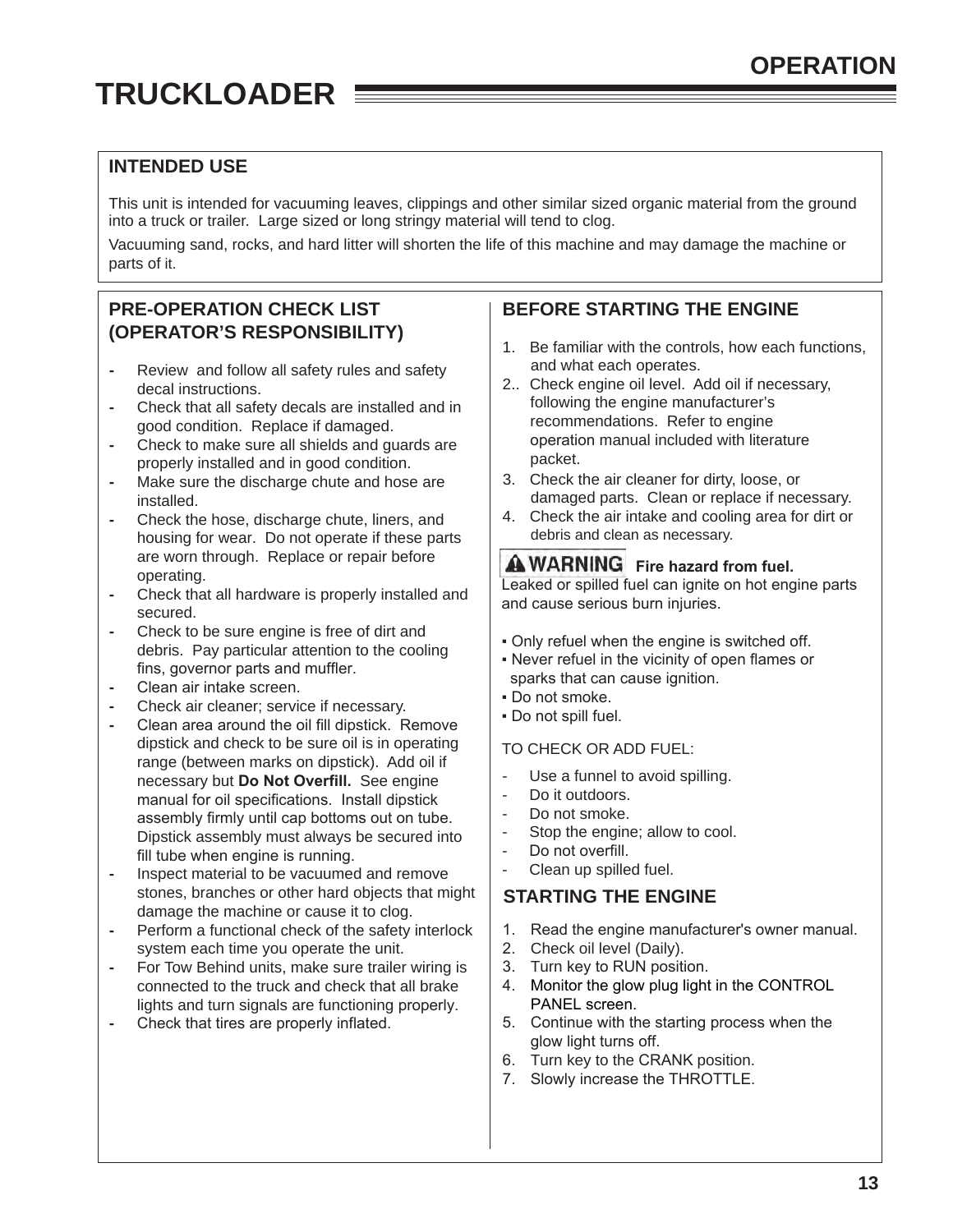#### **OPERATING**

This machine has been designed for two methods of **REMOVING CLOGS AWARNING**<br>Vacuuming debris: **The State of two methods of** If a decrease in suction is experienced, there m

- 
- Rotate Intake Nozzle to lay sideways on the will need to remove the hose. Before removing to clear a clog manually: ground. By placing the Nozzle in this position, debris can be raked into the nozzle by an<br>operator.

While large amounts of debris can be vacuumed  $\begin{array}{|l|l|} \hline 2. & \hline \end{array}$  Turn the key swit quickly with this machine, caution must be taken to  $\begin{array}{|l|l|} \hline \end{array}$  3. Remove the key. quickly with this machine, caution must be taken to  $\begin{array}{|l|l|} \hline 3. & \text{a}\end{array}$ 

- **battery is complete.** The better make the throttle to SLOW position.<br>
2. Turn the key switch to the OFF position.<br>
2. Turn the key switch to the OFF position.
- 
- 
- 

## When unit needs to be checked or a clog needs Remove the Hose Assembly from the Inlet Flange<br>to be cleared.

- 1. Move the throttle to SLOW position.<br>**2.** Turn the key switch to the OFF position.
- 
- 
- 
- 

### **EXCESSIVE VIBRATION**

Shut off the engine immediately if abnormal/excessive <br>vibration occurs. Remove spark plug wire. Find wire and resume operation. vibration occurs. Remove spark plug wire. Find the cause of vibration and repair it. Some possible causes for excessive vibration are:

- Damaged impeller
- Loose impeller bolt
- Loose impeller key<br>- Lodged objects
- Lodged objects

### **CLOGS**

To prevent clogs, do not overfeed, especially with heavy wet material.

Pay attention to how full the debris receptacle is. Overfilled debris receptacles cause material to back up and get tightly packed in the discharge cute.



vacuming debris:<br>If a decrease in suction is experienced, there may be<br>If a debris blockage in the hose. Often a clogged hose With the handle of the Intake Nozzle in the a debris blockage in the hose. Often a clogged hose<br>operator's hands, move the nozzle back and forth can be cleared by stretching the hose out straight wit operator's hands, move the nozzle back and forth can be cleared by stretching the hose out straight with<br>in a sweeping motion over the debris the engine running. If the hose does not clear, you<br>will need to remove the hose. Before removing the

- 
- 1. Move the throttle to SLOW position.<br>2. Turn the key switch to the OFF position.
- 
- 4. Wait until all moving parts, including fans, have come to a complete stop.
- **STOPPING THE ENGINE** 5. Disconnect spark plug wire(s) and/or the<br>
Mattery negative (-) wire before making any

2. Turn the key switch to the OFF position.<br>2. Remove the key. CAUTION SHOULD BE USED WHEN CLEARING CLOVES 3. Remove the key.<br>4. Wait until all moving parts, including fans, have  $\parallel$  DEBRIS FROM INSIDE THE HOUSING. GLOVES Wait until all moving parts, including fans, have SHOULD BE WORN AS SHARP EDGES ON THE<br>IMPELLER OR IN THE DEBRIS MAY BE PRESEN IMPELLER OR IN THE DEBRIS MAY BE PRESENT.

− With this removed, open the Inlet Flapper and 3. Remove the key. The contract of the key. The set of the remove any debris that is clogging the housing.

### Discharge tube's flange. 4. Wait until all moving parts, including fans, have<br>
come to a complete stop.<br>
5. Disconnect spark plug wire(s) and/or the **Discharge tube's flange.**<br> **Discharge tube's flange.**

battery negative (-) wire before making any  $\begin{array}{c} \n\text{FESIVE} \n\end{array}$  = With the Chute removed, inspect the Transition Discharge part of the housing and remove any debris clogging this area.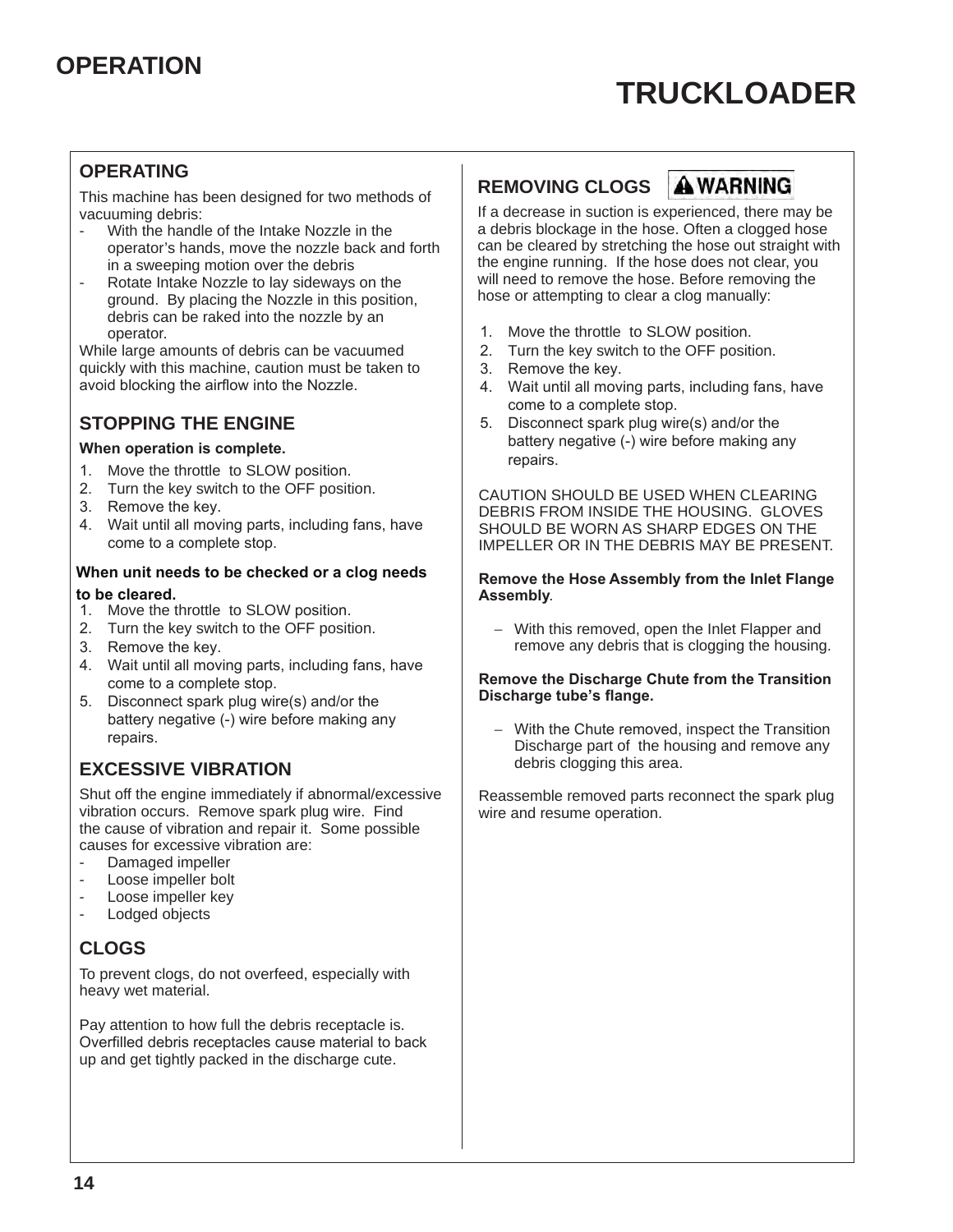#### <span id="page-16-0"></span>**NEVER TRANSPORT MACHINE WHILE IT IS RUNNING**

#### **TOW BEHIND MACHINE**

#### **COUPLING TRUCKLOADING UNIT**

- 1. Attach nozzle onto draw bar locking clip for transporting.
- 2. Securely attach unit to ball hitch/pintle receiver. NOTE: Confirm that ball/pintle hitch is secured. Unit will detach from vehicle if not properly secured. Refer to specifications page for correct ball size.
- 3. Attach safety chains and connect taillight/brake wiring harness.
- 4. **RAISE REAR STABILIZER LEG INTO UPRIGHT POSITION**
- 5. Crank up support jack stand and unlatch; rotate jack until locked in horizontal position.

#### **UNCOUPLING TRUCKLOADER UNIT**

**AWARNING** Failure to follow uncoupling instructions can result in unit rollover and serious personal injury and unit damage.

- 1. **DROP REAR STABILIZER LEG TO FIRM FLAT SURFACE.**
- 2. Secure with spring loaded pin.
- 3. Disconnect taillight/brake wiring harness and safety chains.
- 4. Unlatch support jack and rotate to vertical position and lock.
- 5. Disconnect ball hitch/pintle hook receiver on unit.
- 6. Crank down support jack until ball hitch/pintle hook receiver on unit clears ball hitch/pintle hook on towing vehicle.
- 7. Pull vehicle away from unit.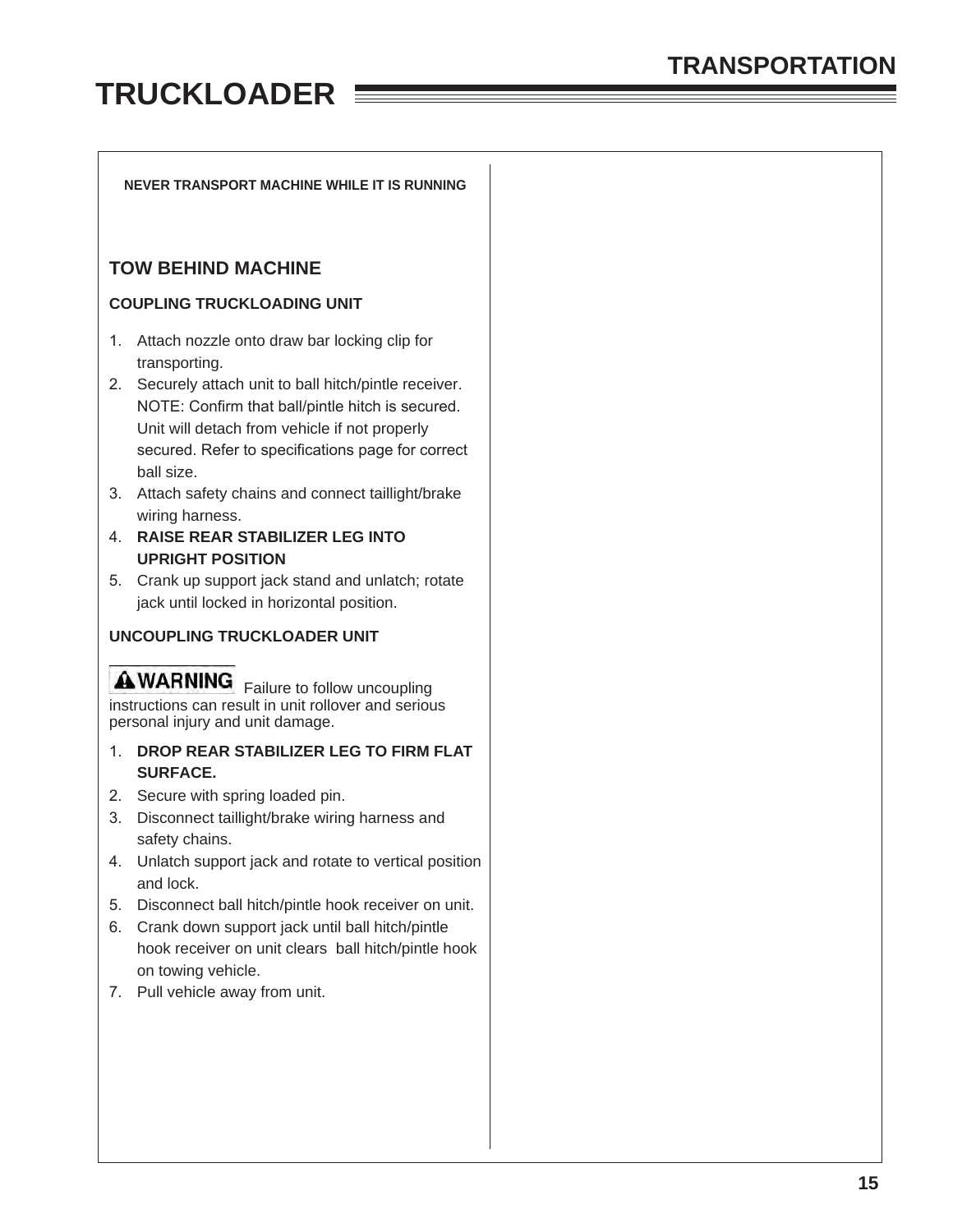### <span id="page-17-0"></span>**MAINTENANCE / STORAGE**

## **TRUCKLOADER**

- **DAILY MAINTENANCE**<br>- Inspect the intake hose connector to make sure it  $\vert$  Check and clean acc is securely fastened to the intake cover assembly  $\vert$  manual.<br>
Inspect the hose, chute, chute liner, and blower  $\vert$  - Little Wonder recommends daily inspection and
- Inspect the hose, chute, chute liner, and blower housing liner for wear.
- Replace worn parts or have them repaired.
- Tighten any loose fasteners.

- 
- 
- 

- Check and clean according to the engine
- cleaning due to the extreme environment of debris handling.

#### **CLEANING**

**ENGINE OIL**<br> **ENGINE OIL**<br> **ENGINE OIL**<br> **ENGINE OIL**<br> **ENGINE OIL**<br> **ENGINE OIL**<br> **ENGINE OIL**<br> **ENGINE OIL**<br> **ENGINE OIL**<br> **ENGINE OIL**<br> **ENGINE OIL**<br> **ENGINE OF A LIBER OF A LIBER OF A LIBER OF A LIBER OF A LIBER OF A** Check the oil level daily.<br>Change after the first day of operation and then eccumulation to prevent fires and keep the e Change after the first day of operation and then accumulation to prevent fires and keep the engine<br>according to the engine manual. according to the engine manual.<br>See the engine manual for oil specifications and throughout the work day and may need to be cleaned See the engine manual for oil specifications and throughout the work day and may need to be cleaned checking procedure. several times daily depending on circumstances.

#### **STORAGE**

To prevent possible explosion or ignition of vaporized fuel, do not store equipment with fuel in tank or  $1.$  Check for loose parts and tighten if necessary. carburetor in an enclosure or enclosed area with an pilot light.) open flame (for example, a furnace or water heater

**Refer to engine operation manual included with**  into storage for any period exceeding 30 days, **the instructions provided by the engine manufacturer should be completed.**

#### **To put the equipment into service after an extended period of storage.**

- 
- 2. Fill the fuel tank and then check the engine oil level. Top off if necessary. See engine manual for details.
- 3. Start the engine and check for fuel leaks. Repair any leaks before operating the unit.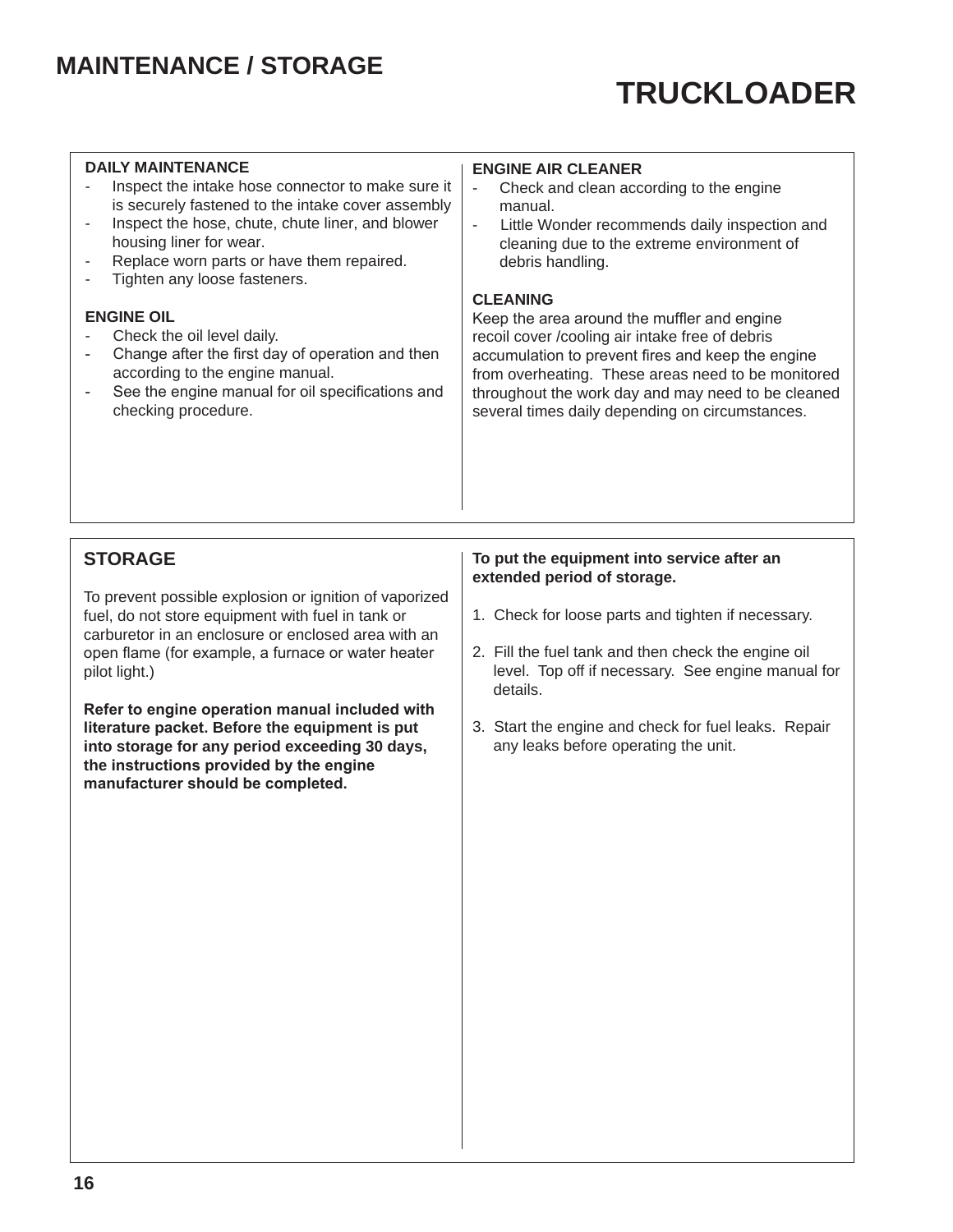<span id="page-18-0"></span>

|                                                                | 8495-06-01                      |
|----------------------------------------------------------------|---------------------------------|
| <b>Engine</b>                                                  | Kohler <sup>®</sup> Diesel KDI  |
| <b>Engine Power (HP)</b>                                       | 49                              |
| Fuel Capacity, gal (I) / Fuel Type                             | 22 (83.2) / Diesel (FT4)        |
| <b>Emissions Compliance</b>                                    | Final Tier 4 (FT4)              |
| <b>Mount</b>                                                   | Tow Behind                      |
| <b>Hitch Class Requirements (min)</b>                          | Class III                       |
| <b>Hitch Type</b>                                              | <b>Ball Coupler</b>             |
| <b>Starter</b>                                                 | Electric                        |
| <b>Impeller Mount / Drive</b>                                  | Taper Lock Hub / PTO<br>clutch  |
| <b>Impeller Diameter, in (cm) / Type</b>                       | 25 (63.5) / Serrated            |
| <b>Impeller Blades / # Cutting Points</b>                      | 4/48                            |
| Impeller Material / Thickness, in (mm)                         | Steel / 1/2 (12.7)              |
| <b>Air Flow (CFM)</b>                                          | 7,600                           |
| Housing Liners, in (mm)                                        | 1/4 (6.3) Steel                 |
| Flexible Intake Hose (D x L)                                   | $16"$ (40.6cm) x $10'$ (3m)     |
| <b>Flexibe Discharge Hose (D x L)</b>                          | $12"$ (30.4cm) x 6' (1.8m)      |
| <b>Axle Rating, Ibs (kg)</b>                                   | 3,500 (1,587)                   |
| <b>Suspension</b>                                              | Torflex®                        |
| <b>Tire-Wheel</b>                                              | ST205 / 75 D15                  |
| <b>Assembled Dimensions</b><br>$L \times W \times H$ , in (cm) | 99 x 65 x 114 (252 x 165 x 290) |
| Dry Weight, Ibs (kg)                                           | 2272 (1031)                     |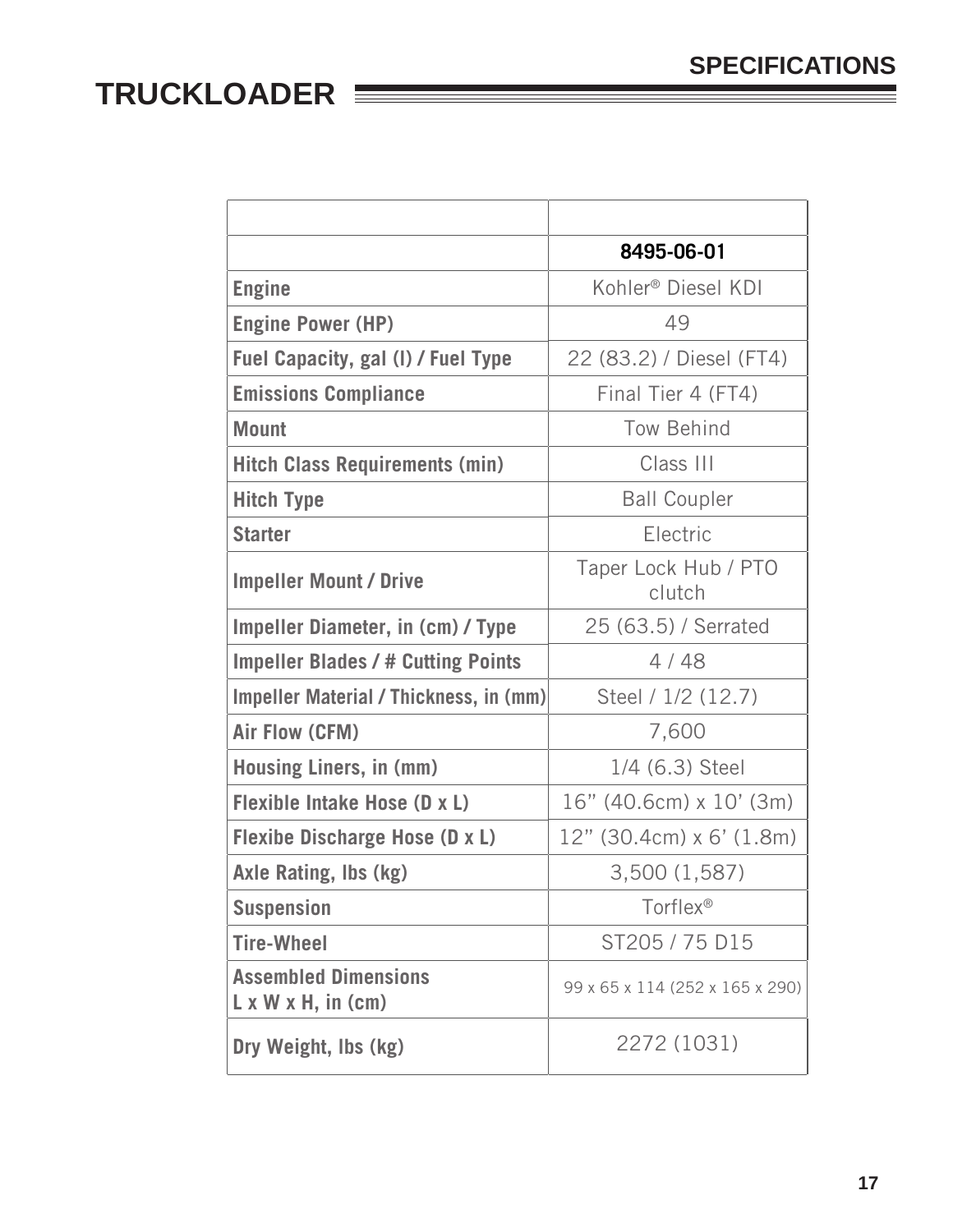# <span id="page-19-0"></span>**PARTS SECTION**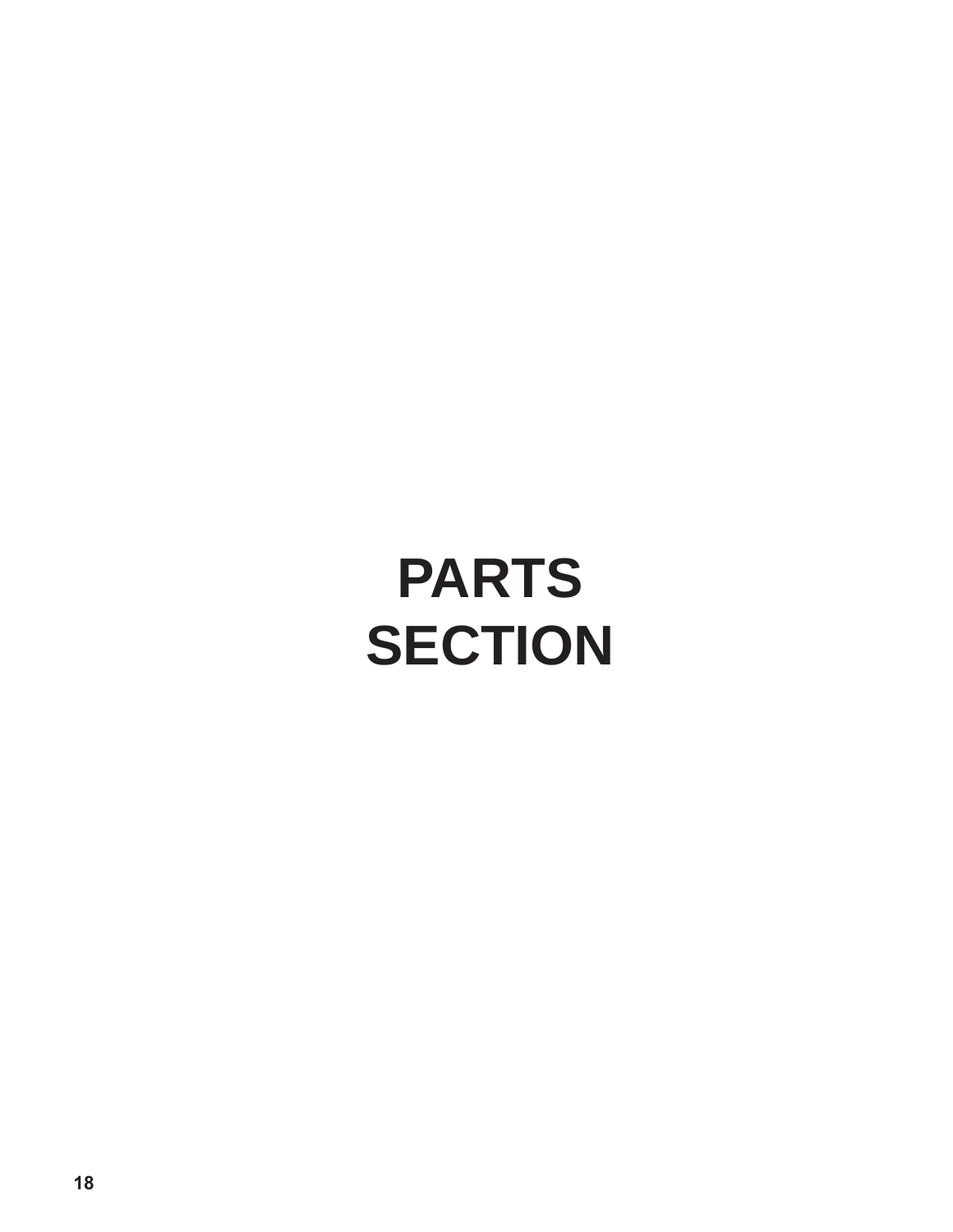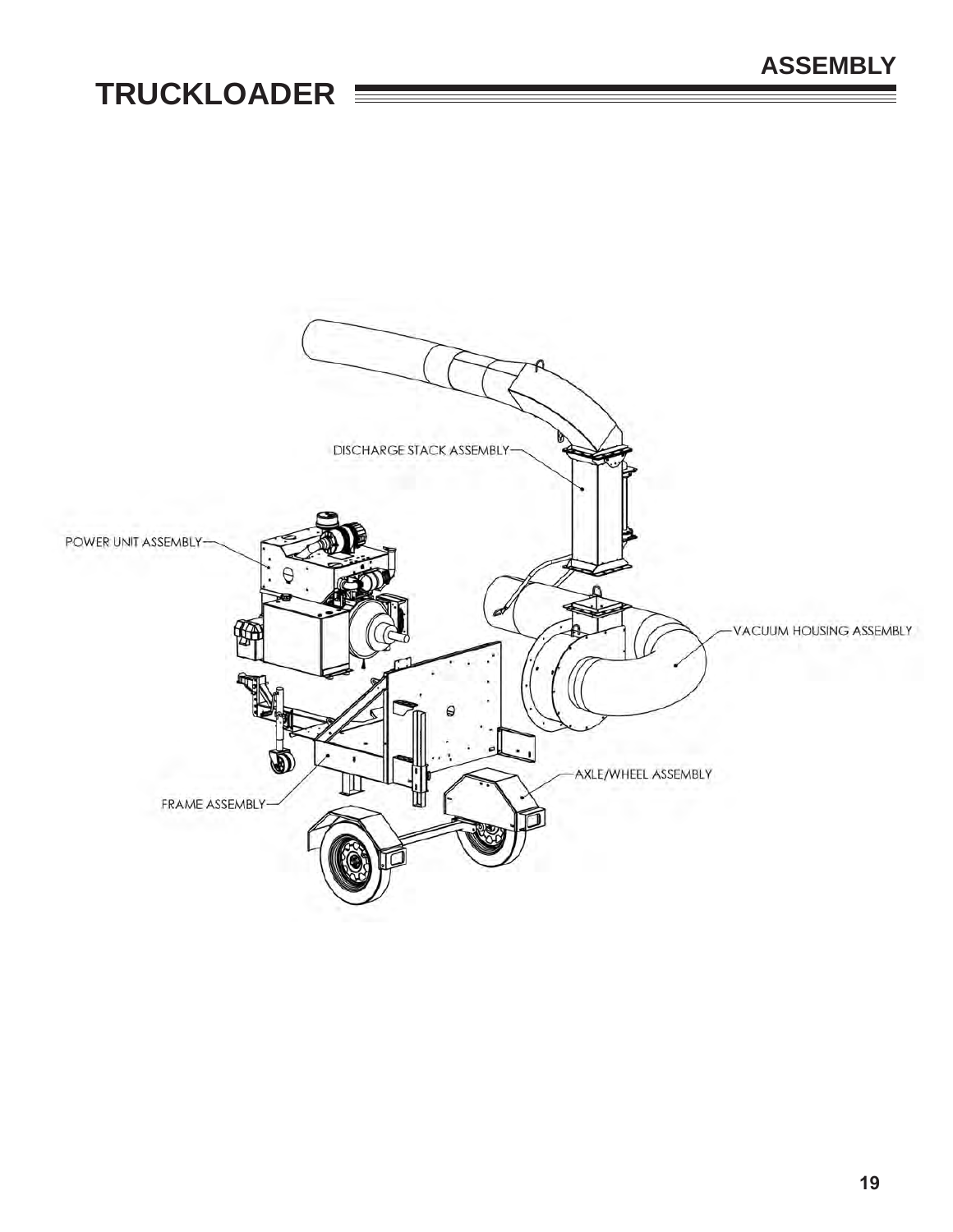E



| ITEM NO.       | <b>PART NUMBER</b> | Rev          | <b>DESCRIPTION</b>                       | QTY. |
|----------------|--------------------|--------------|------------------------------------------|------|
|                | MPE-020441         |              | <b>TRAILER BASE, 49HP TL</b>             |      |
| $\overline{2}$ | MP-020134          |              | DRAW BAR ASSEMBLY                        |      |
| 3              | MP-020066          | A            | EXTENSION CHANNEL W/SPRING LATCH         |      |
| $\overline{4}$ | MP-020156          | $\mathsf{A}$ | <b>FRAME EXTENSION</b>                   |      |
| 5              | MPE-020009         | B            | <b>REAR SUPPORT POST</b>                 |      |
| 6              | MP-020294          |              | SAFETY CONE BRACKET                      |      |
| $\overline{7}$ | MP-040013          | N/A          | <b>JACK DUAL WHEEL JACK</b>              |      |
| 8              | MP-040003          | N/A          | HITCH COUPLER, ADJUSTABLE (2-5/16" BALL) |      |
| 9              | 928818             |              | 36/35 SHIPPING LEG                       |      |
| 10             | MPE-020067         |              | WHEEL CHOCK BOX                          |      |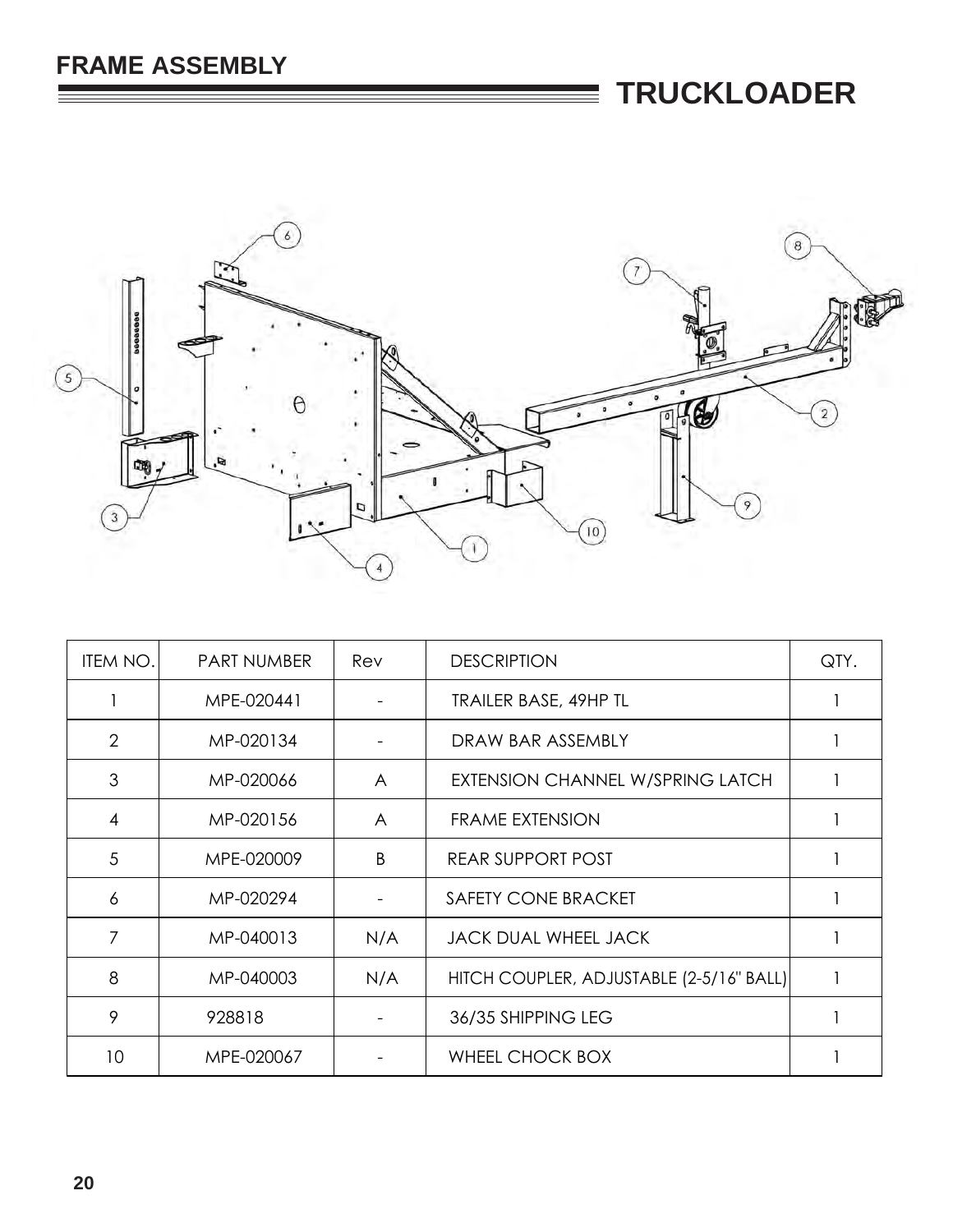### **VACUUM HOUSING ASSEMBLY**



| ITEM NO.       | <b>PART NUMBER</b> | Rev            | <b>DESCRIPTION</b>                                    | QTY. |
|----------------|--------------------|----------------|-------------------------------------------------------|------|
|                | MPE-020132         | $\overline{A}$ | BLOWER HOUSING, 35/36hp                               |      |
| $\overline{2}$ | MPE-020072         |                | WEAR LINER KIT, 35/36HP                               |      |
| 3              | MPE-020133         |                | <b>INTAKE FLANGE, 35/36HP</b>                         |      |
| 4              | MPE-020439         |                | IMPELLER KIT, 49HP                                    |      |
| 5              | MPE-050056         | N/A            | Q3 2 1/4, Martin Split Taper (MST)<br><b>Bushings</b> |      |
| 6              | MP-020018          |                | <b>COVER PLATE, IMPELLER</b><br>29/35/36hp            |      |
| $\overline{7}$ | MPE-020154         |                | 16" NOZZLE, 35/36HP                                   |      |
| 8              | MPE-020147         |                | SUPPORT STRAP, INTAKE HOSE -<br>35/36HP               |      |
| 9              | MPE-030094         | N/A            | INTAKE HOSE, 16in X 10ft                              |      |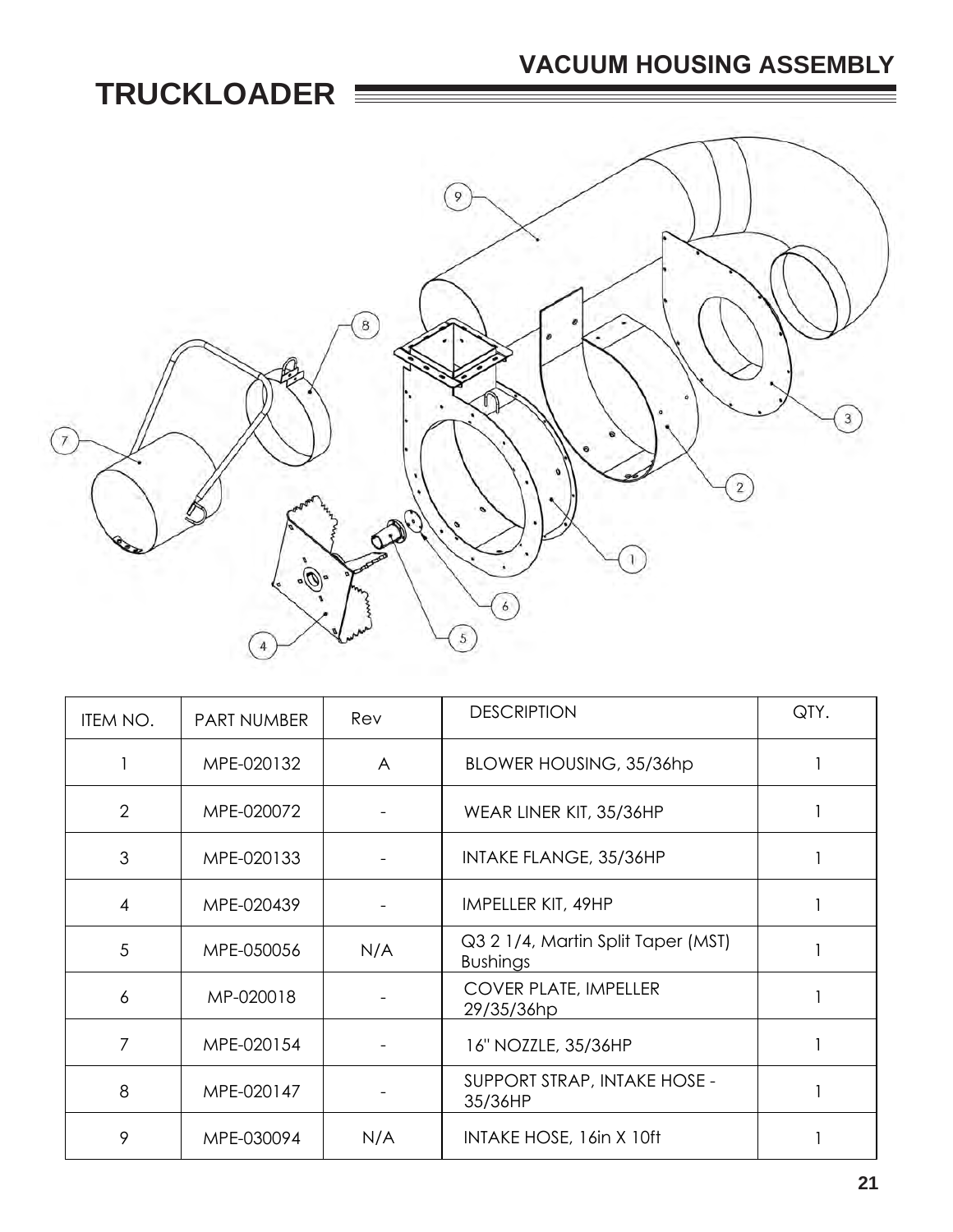### **DISCHARGE STACK ASSEMBLY**



| <b>ITEM NO.</b> | <b>PART NUMBER</b> | Rev            | <b>DESCRIPTION</b>                                     | QTY. |
|-----------------|--------------------|----------------|--------------------------------------------------------|------|
|                 | MPE-020136         | B              | <b>DISCHARGE STACK</b>                                 |      |
| $\mathcal{D}$   | MPE-020140         | A              | <b>DISCHARGE ELBOW</b>                                 |      |
| 3               | MPE-020152         | $\overline{A}$ | BOOM ASSEMBLY, 35/36 + 5 & 10 YARD                     |      |
|                 | MPE-030111         | N/A            | DISCHARGE HOSE, 12in X 6ft FLEX-TUBE<br>PU.060 BLK/BLK |      |
| 5               | MP-010068          |                | GASKET, DISCHARGE CHUTE (35/36HP)                      | 2    |
| 6               | MPE-020375         |                | LICENSE PLATE BRACKET, 35/36HP                         |      |
|                 | MPE-050033         | N/A            | BOOM BEARING, 1-1/2" 2-BOLT FLANGE<br><b>BEARING</b>   | 2    |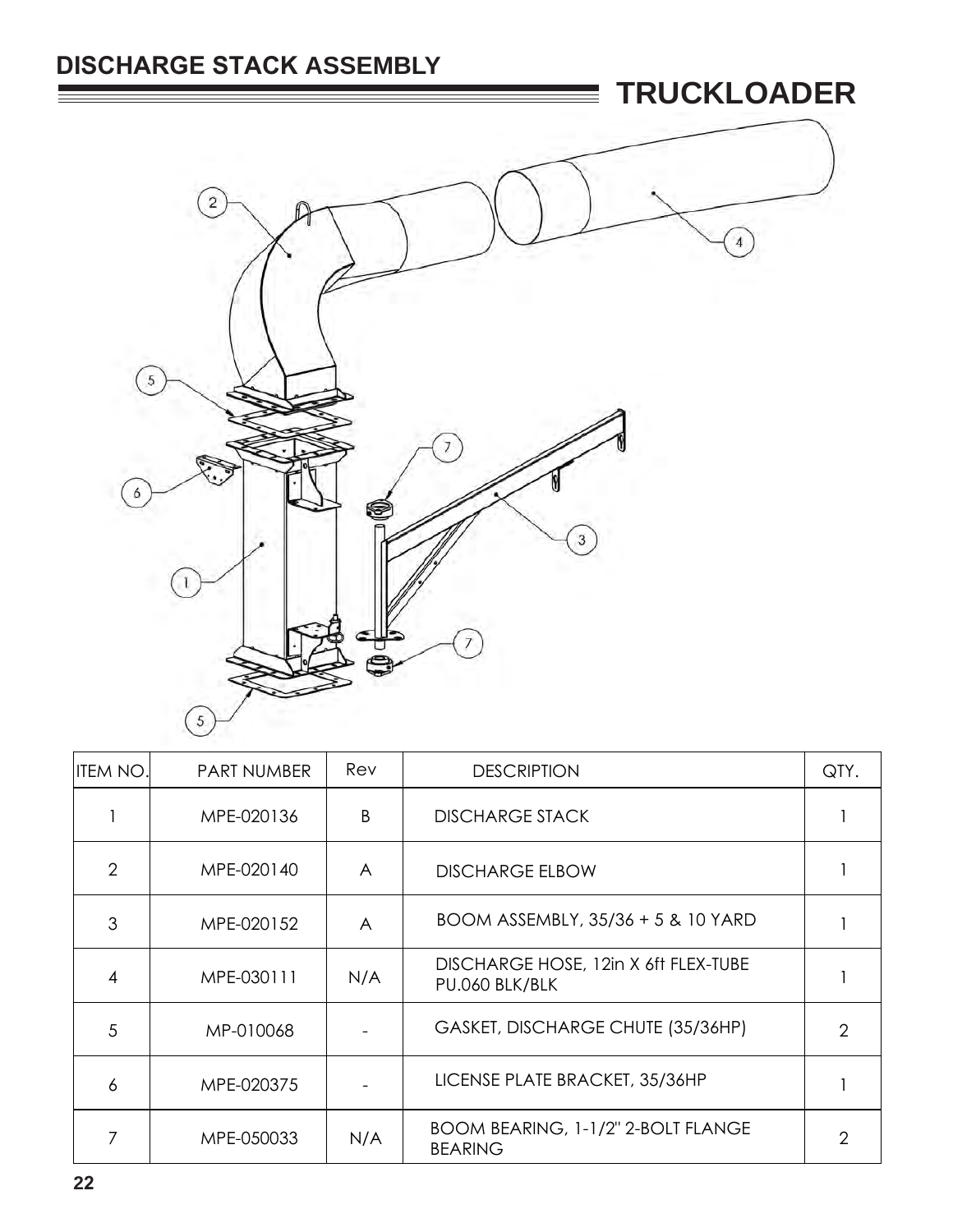

| ITEM NO.       | <b>PART NUMBER</b> | Rev | <b>DESCRIPTION</b>                       | QTY.           |
|----------------|--------------------|-----|------------------------------------------|----------------|
|                | MP-040018          | N/A | TORFLEX AXLE, 3,500LB<br><b>CAPACITY</b> |                |
| $\overline{2}$ | MP-020377          | B   | FENDER ASSY, LEFT                        |                |
| 3              | MP-020139          | Β   | FENDER ASSY, RIGHT                       |                |
| 4              | MP-040002          | N/A | TIRE/WHEEL PKG. (SILVER 15")             | $\overline{2}$ |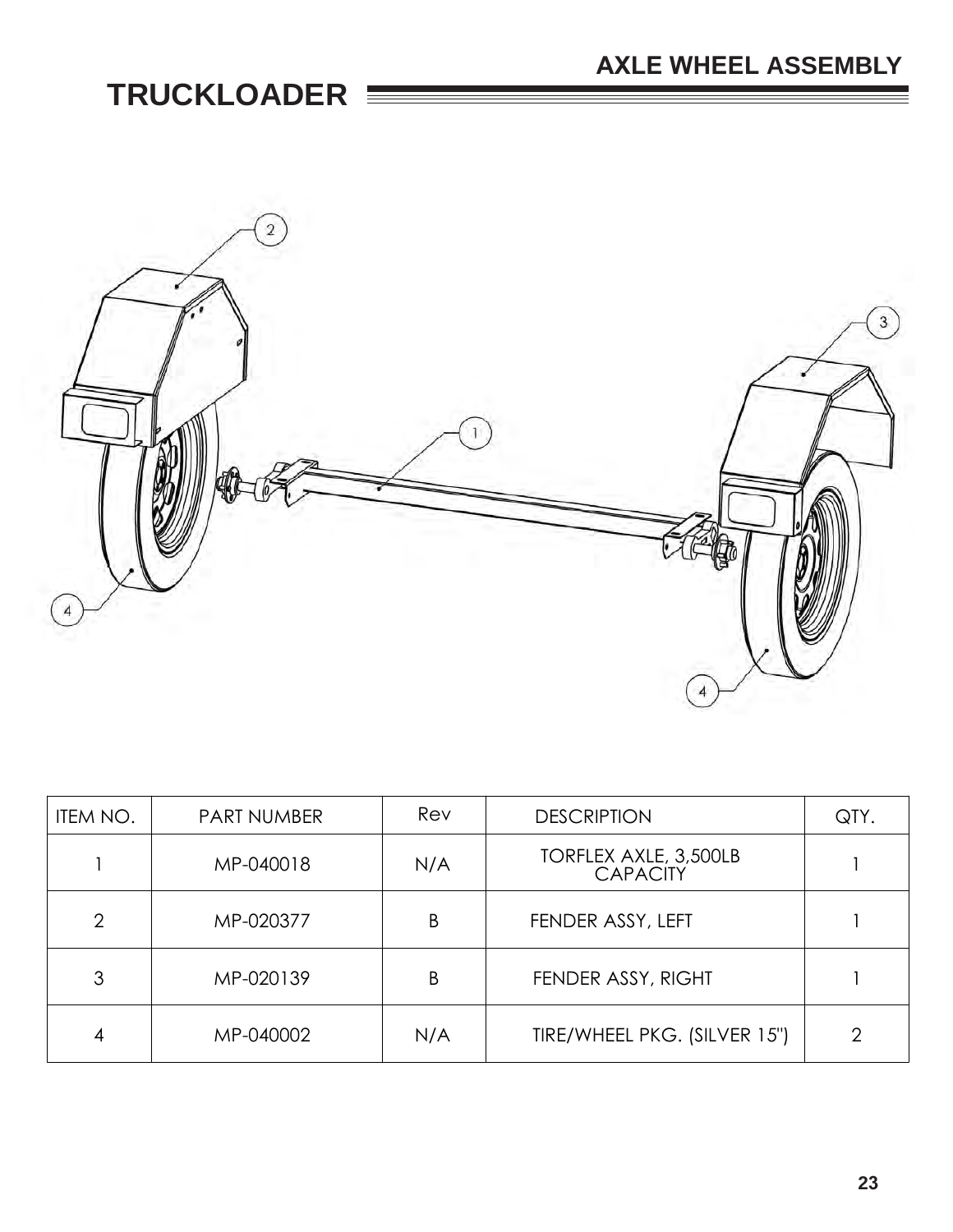

| ITEM NO.       | <b>PART NUMBER</b> | Rev | <b>DESCRIPTION</b>             | QTY. |
|----------------|--------------------|-----|--------------------------------|------|
|                | MPE-080097         | N/A | 49hp KOHLER DIESEL             |      |
| $\overline{2}$ | 070031             | N/A | <b>22 GALLON FUEL TANK</b>     |      |
| 3              | 010119             | N/A | <b>VIBRATION-DAMPING MOUNT</b> | 5    |
| 4              | MPE-090028         | N/A | <b>GROUP 24 BATTERY BOX</b>    |      |